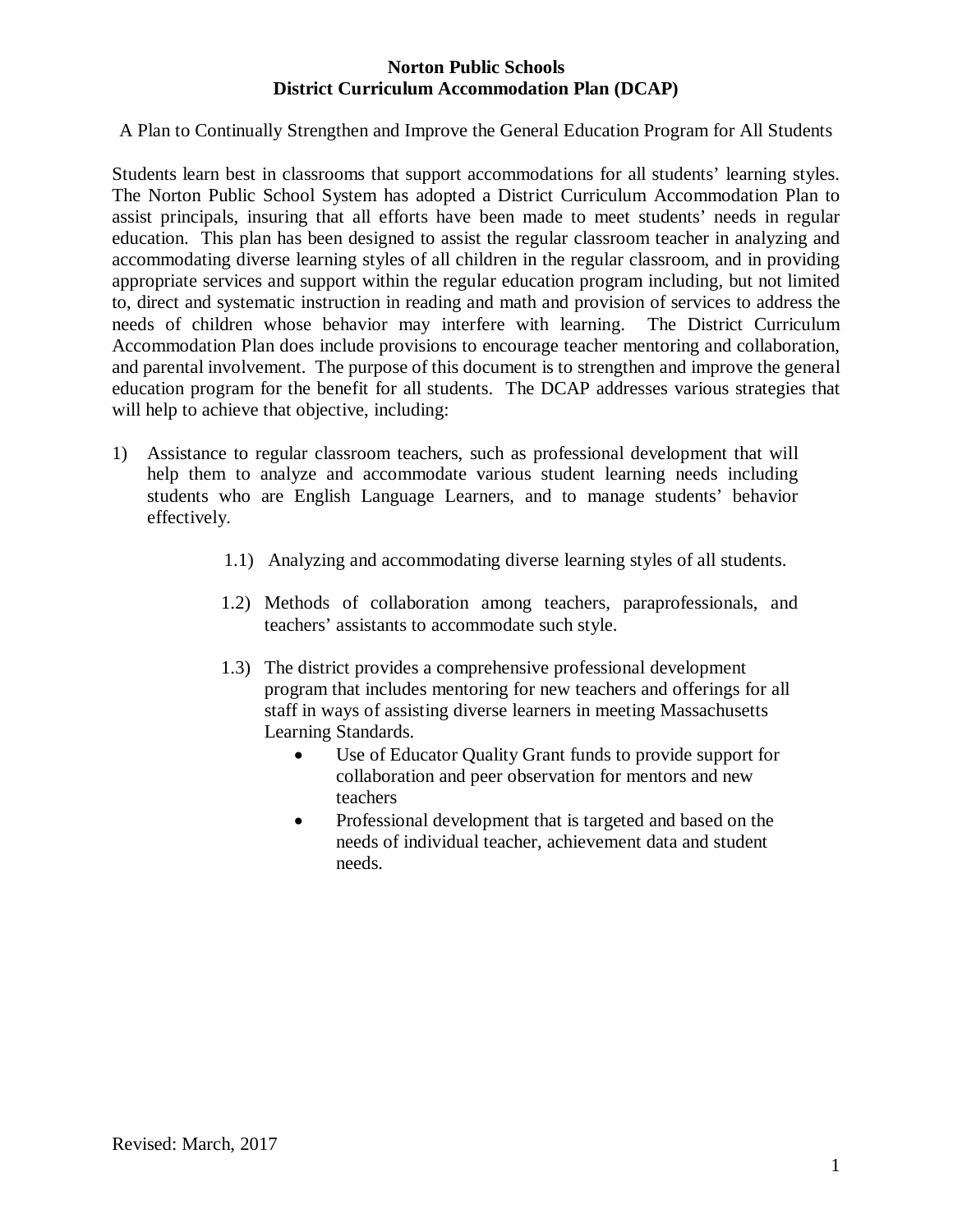- 2) To provide support services that are available to students through the regular classroom program, including services to address the needs of students whose behavior may interfere with learning.
	- 2.1) Support services are available to students through the general education program, including services to address the needs of students with disruptive behavior.
- 3) To provide direct and systematic instruction in reading and math for all students.
	- 3.1) The school system utilizes standardized and criterion-referenced assessment data as one measure of student learning and indicator of student needs
		- Kindergarten Screening Tools
		- Benchmark Assessments ELA and Math
		- STAR Testing in K-5
		- MCAS in grades 3-8 and 10
		- Standards-Based Report Card
	- 3.2) Teachers at the elementary level provide direct and systematic instruction in reading in the areas of phonics, phonemic awareness, fluency, vocabulary and comprehension. Using a Readers Workshop model from the *Lucy Calkins Units of Study for Reading,* teachers focus on grade level standards and encourage a love of authentic literature.
	- 3.3) Teachers at the elementary level provide direct and systematic instruction in math in the areas of computation, problem solving, algebra and data.
	- 3.4) Norton Middle School students receive intervention and enrichment in the area of reading and writing by a certified Reading Specialist.
- 4) To encourage teacher mentoring and collaboration.
	- 4.1) The Norton School System encourages teacher mentoring and collaboration. At the beginning of each year, all new teachers are assigned a teacher mentor so that their experience in the Norton Public School System is positive and successful.
	- 4.2) The Mission of the Mentor Program is to assure the quality of education for the children of Norton Public Schools by helping new teachers maximize their effectiveness through professional growth opportunities and personal associations with colleagues.
	- 4.3) Mentor Program Goals include the following:
		- $\triangleright$  To provide personal support to new teachers to ensure their integration into the culture and climate of the school, the district, and the community.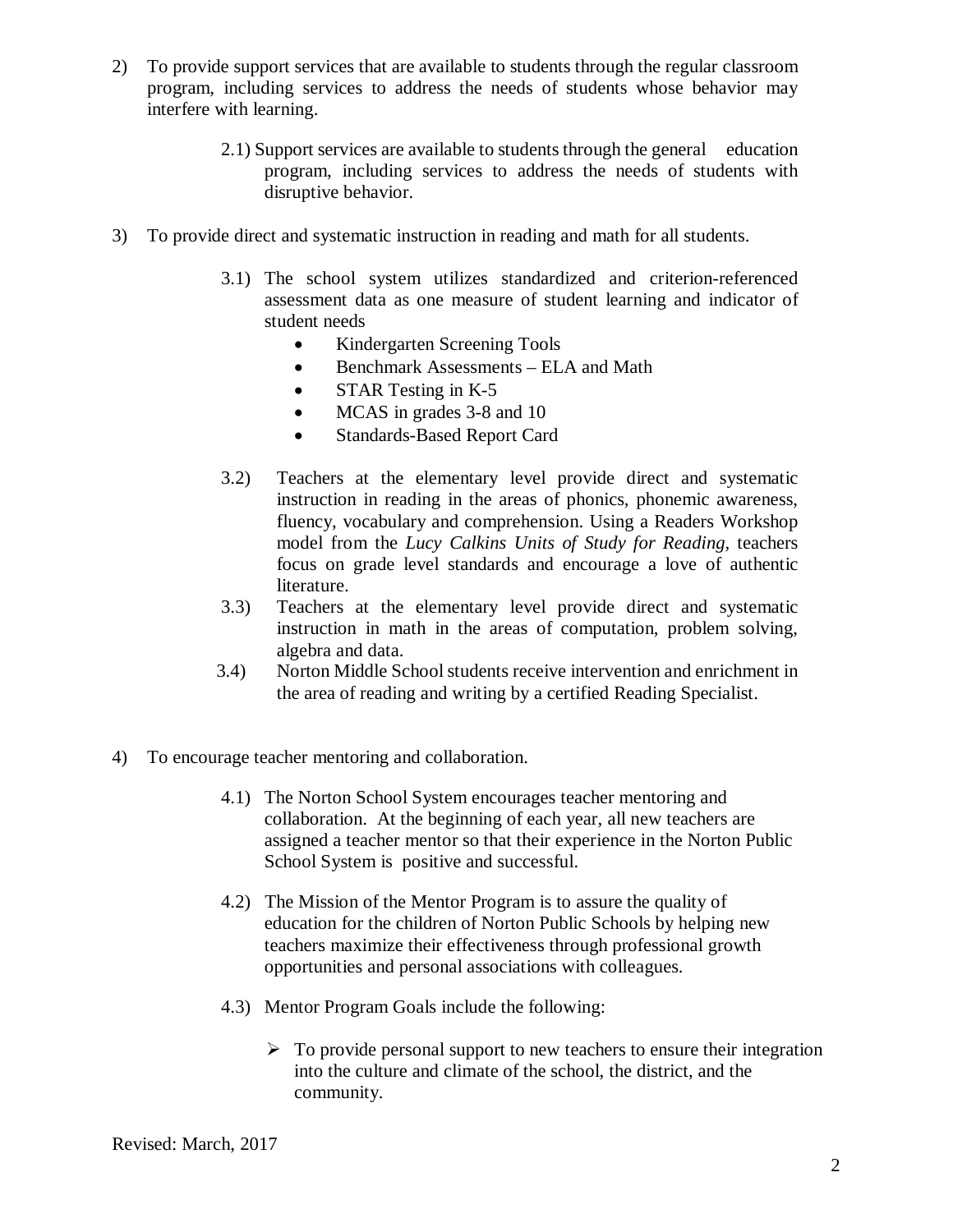- $\triangleright$  To provide professional development to teachers new to the system as they face the challenges common to new teachers, such as discipline, classroom management, interaction with parents, diversity of students, and instructional issues.
- $\triangleright$  To offer the opportunity for both new and experienced teachers to analyze and reflect upon their teaching.
- $\triangleright$  To retain highly qualified teachers, both new and experienced.
- 4.4) Each school has an Instructional Support Team (IST) that collaboratively meets a minimum of once a week for the sole purpose of discussing the educational needs of one or more students. The principal, with the assistance of the Director of Pupil Personnel, shall coordinate the delivery and supervision of special education services within each school building.
- 5) To encourage parental involvement in their children's education.
	- 5.1) The Norton School Department encourages parental involvement in children's education by conducting monthly parent meetings in each school, as well as special focus meetings to discuss particular issues within the learning environment.
		- Parent Advisory Councils
		- Site Councils
		- Parent/Teacher Organizations
		- Title I Parent Workshops
		- Curriculum Nights
		- Open Houses
		- Norton Community Task Force
	- 5.2) Parents/Guardians are provided the opportunity to become actively involved in schools and classrooms through each school's parent involvement program.
	- 5.3) Each school involves parents in the educational decisions of their children, and in the case of students over the age of 14, students will also participate in these decisions.
- 6) To change school schedules whenever necessary in an effort to create additional instructional time.
- 7) Annually review local curriculum in relation to state learning standards.
	- 7.1) District Curriculum Committees work under the direction of the Assistant Superintendent of Teaching & Learning to examine and evaluate existing programs. Needs are identified based on identified gaps and redundancies in the local K-12 curriculum in relation to the state learning standards.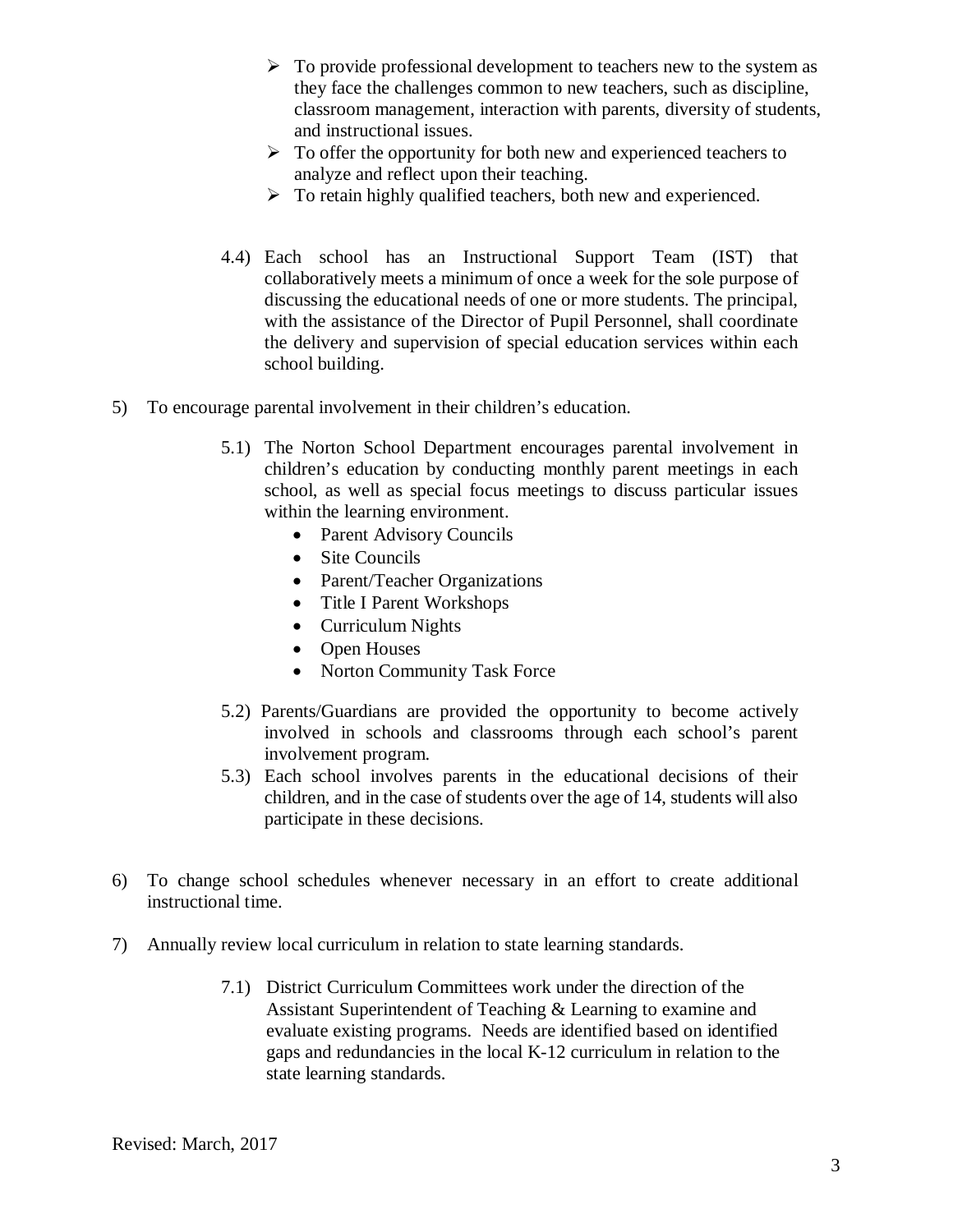- 7.2) Professional Learning Communities (PLC) taking place each week in schools provide for opportunities for teachers to work collaboratively to review curriculum and assessment data in regards to State Learning Standards.
- 8) Annual review of school policies and discipline codes.
- 9) To attempt to provide additional staffing or consultation on behavioral issues and literacy development.
- 10) To review after-school options such as homework assistance, MCAS assistance and peer coaching.
	- 10.1) When necessary, tutorial services will be provided to any student enrolled in a public school who has been out of school for medical reasons more than 14 days in a school year, or in the opinion of the principal, has additional needs that cannot be met during the school day. Educational tutoring services are not considered special education unless the student has been determined eligible for special education and the services are according to the I.E.P.
- 11) To formulate strategies for using and increasing the use of community agencies and volunteers to assist students and teachers.

In conclusion, school principals and school site councils are involved in identifying the types of educational concerns that are presented by diverse student learners, and in the development, implementation, and assessment of a SCAP at the building level.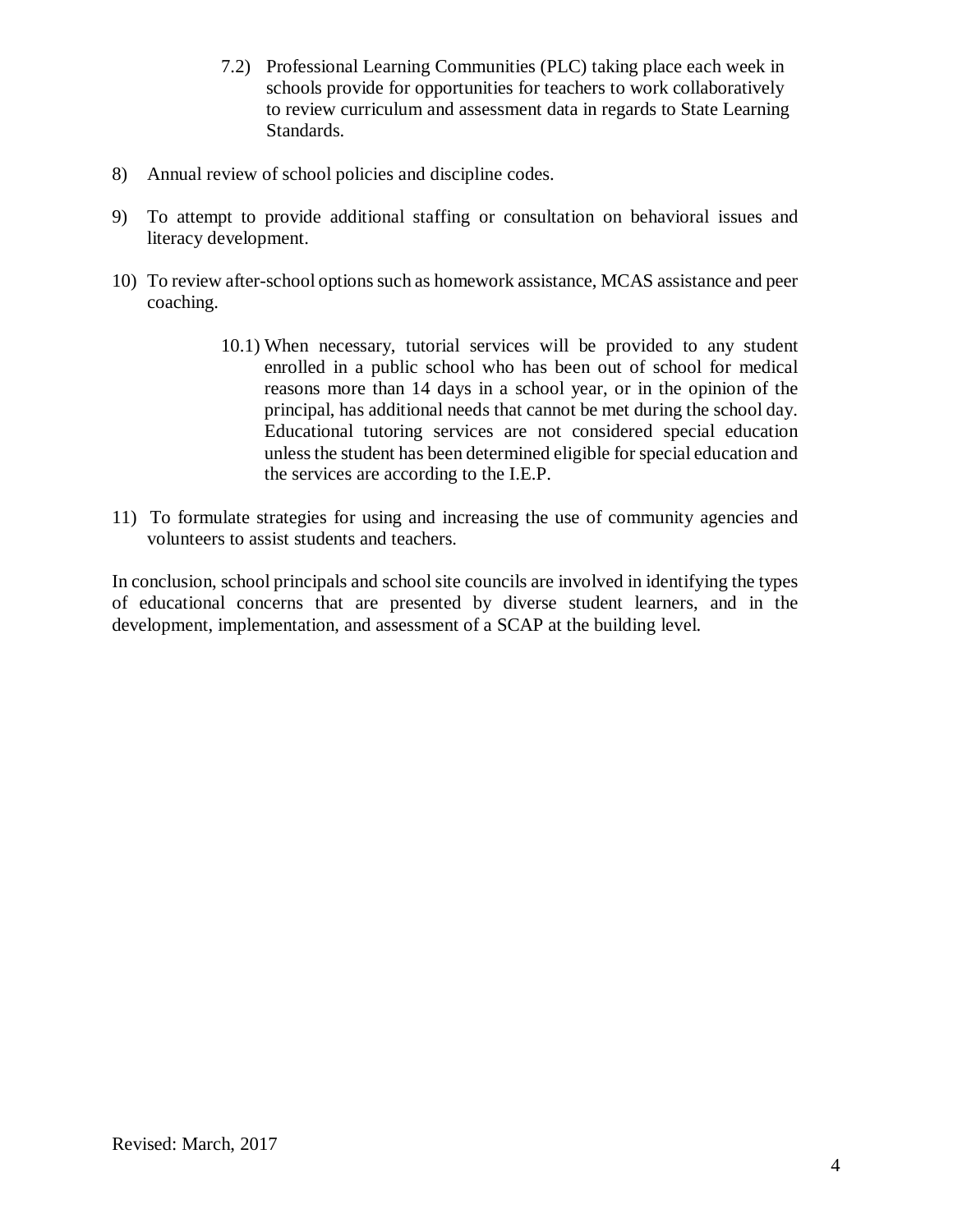## **District Curriculum Accommodation Plan**

Changes in the Massachusetts Special Education Laws (12/03) require school districts to implement District Curriculum Accommodation Plans (DCAP) to help ensure all efforts have been made to meet students' needs in regular education. The plans should encompass efforts as follows:

- Analysis of diverse learning styles within the regular education classroom
- Accommodations to meet needs of the diverse learning styles within a regular education class
- Provision of appropriate services and support within the regular education classroom
- Direct and systematic instruction of reading
- Services to address the needs of children whose behavior may interfere with learning

The District Curriculum Accommodation Plan details programs and supports already available and implemented within the Norton Public Schools. School Site Councils need to formulate specific School Curriculum Accommodation Plans (SCAP) at each school building.

#### **Instructional Support Teams**

Instructional Support Team (IST) is an on-going confidential team approach to assist struggling students in one or more areas. It is not a disciplinary team, but one that functions as an assessment, prevention and intervention team. It allows teachers to receive support from professional peers when the teachers have questions about a student's progress. Students, who are at risk of failing multiple subjects, have major behavioral problems, are suspected users or abusers of alcohol or drugs are involved in the court system are in psychiatric referrals are appropriate referrals to the IST team. The team may be comprised of the school nurse, a teacher, a guidance counselor, adjustment counselor, social worker, building principal, and psychologist. Although referrals are typically initiated by classroom teachers, parents, and in the upper grades, students may make referrals to the IST.

Beginning at grade level team meetings, the teachers discuss the needs of individual students and design interventions to support their behavioral or instructional needs. Data collection and review takes place during the initial intervention and the grade level team assess student progress with these interventions. If these interventions are not successful, the teacher can then ask to convene the school based team. IST members listen to the concerns expressed by the person making the referral and when it is deemed appropriate, instructional strategies are offered through a brainstorming format. These strategies are then reviewed with the classroom teacher and considered for implementation. Because of the varied expertise of the IST members, instructional strategies often reflect alternative methods of instruction not yet explored by the classroom teacher. In-house consultation services are also available to the IST and the teacher. Title I Teacher, Psychologists, Speech Therapist, Occupational Therapist and the Physical Therapist are resource people who are available to deliver consultation services.

Once the IST has formulated an instructional strategy, the strategy is reviewed on a regular basis. During the review, the IST analyzes the classroom teacher's(s') documentation of progress and the team members determine if:

• The strategies are effective and the student has made adequate progress, no longer needing the IST process.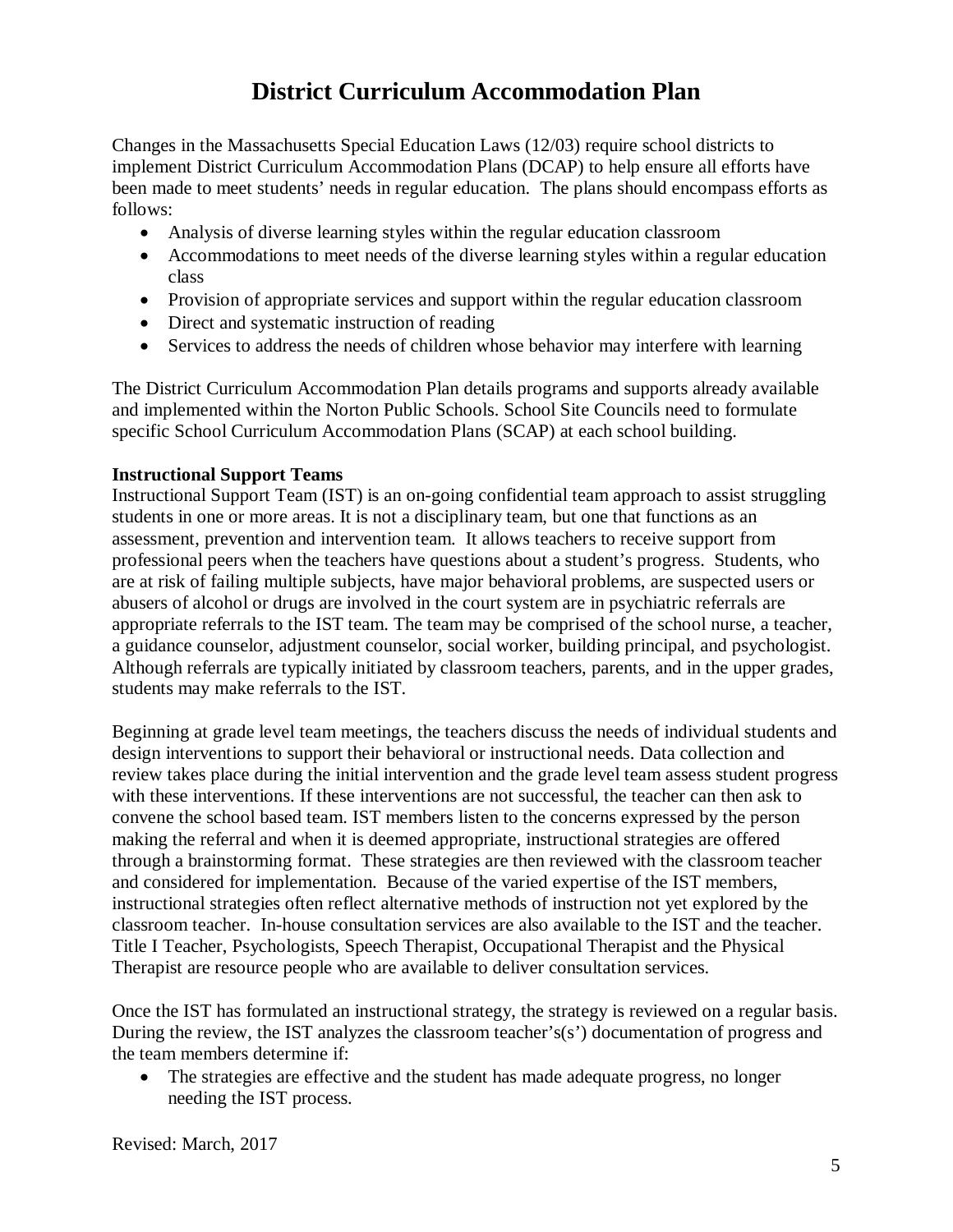- The strategies are effective and there is evidence of some progress. The IST process should continue and another meeting date should be set to carefully monitor progress.
- Strategies have not been effective and adequate progress is not evident. The IST members suspect that there may be other issues impeding the student's progress. The student may at this point be referred for a special education evaluation or a 504 plan.

#### **504 Accommodation Plans**

Student 504 Accommodation Plans are provided for those students who are experiencing a disabling condition that prevents them from accessing and benefiting from the regular curriculum. Identifying the disability condition and developing modifications, allows the student the opportunity to fulfill Adequate Yearly Progress (AYP) through the regular curriculum.

#### **Support Services Available Within the District**

#### **Title I**

Title I, a regular education program, is the largest federal aid program in the nation. The goal of the Title I program is to:

- Identify students who are at risk academically.
- Provide small group direct reading/math instruction for the students identified. Instruction in Norton is provided primarily within the regular classroom in grades 1-5 utilizing a co-teaching model.
- Provide instruction through the use of a variety of teaching methods and services.
- Work closely with school personnel to provide collaboration and consultation regarding the student's progress.
- Increase meaningful parent involvement in student success.

Informal and formal assessments are conducted to determine which students could benefit from services provided through Title I. Title I Teachers work closely with the Title I Director and classroom teachers. Special educators may also provide consultation to the Title I Teachers regarding instructional methods and materials.

Direct, systematic reading instruction is offered to all students in grades  $K - 5$ . In grade 8, all students are exposed to world language instruction in lieu of reading class. Any grade student who would be better served with an additional year of direct reading service is given that opportunity. All students do receive literature instruction in their English classes. Title I services provides supplemental support for students who qualify in grades 1-5. Title I support is offered for supplemental support in English Language Arts in grades 1-5 and is also available for supplemental mathematics support in grades 4-5.

#### **Tier II and Tier III Intervention**

Additionally, Tier II and Tier III intervention support blocks are in place weekly. This intervention is provided by Title I, special education and classroom teachers as well as educational assistants. Tier III intervention is provided for a small group of students on an as needed basis.

#### **Behavioral Support Services**

Counseling services are available to all regular education  $K - 12$  students in the Norton Public Schools. Whole class mini-lessons led by Counselors in age appropriate topics such as bullying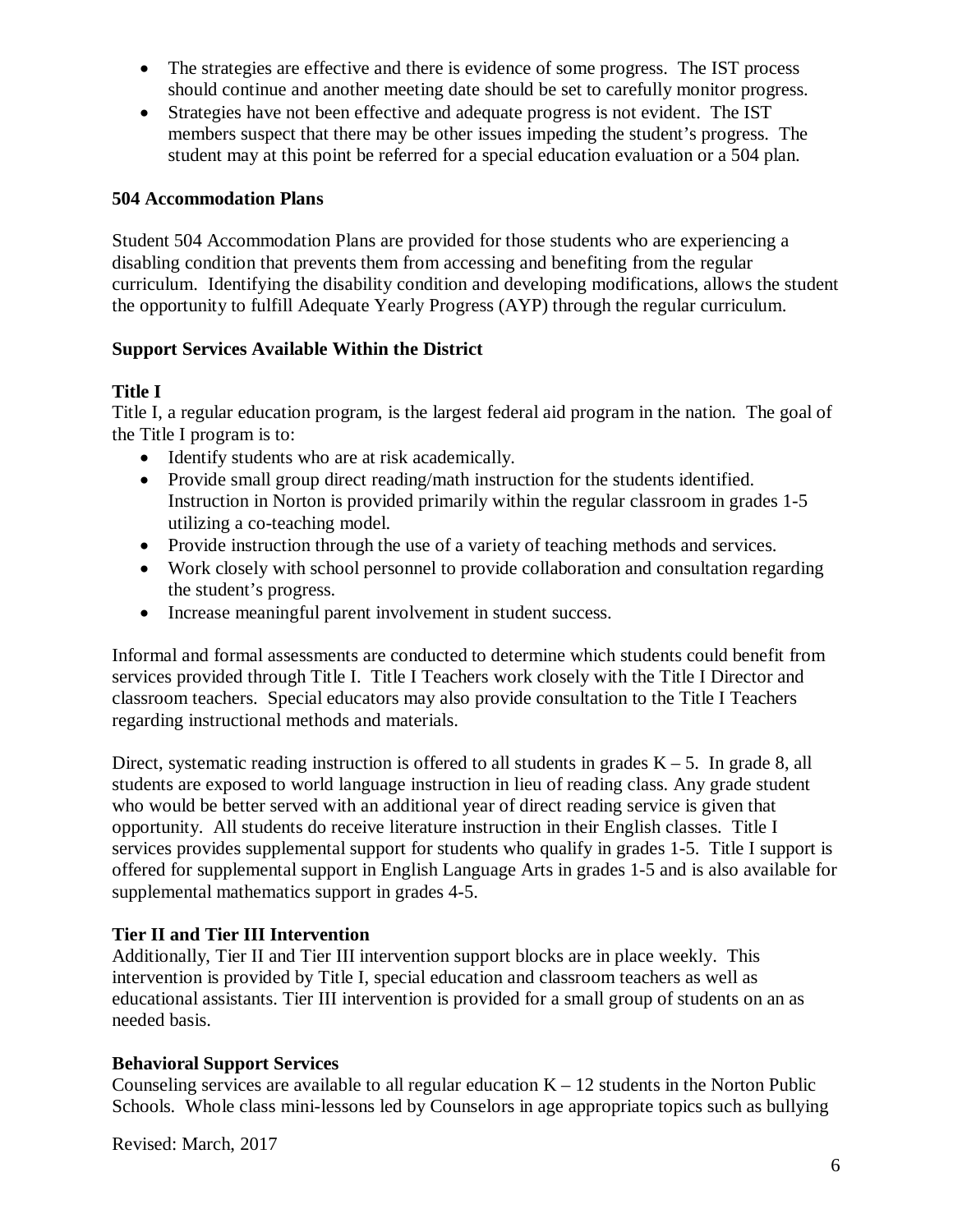and conflict resolution take place at various grade levels. Further, teachers have participated in various professional development opportunities in an effort to extend their knowledge based on strategies for working with behavioral students. Smoking cessation, diversity issues, bullying, and other social issues are addressed on an as needed basis. If necessary, referrals to providers outside the district can be arranged.

Consultation services include behavioral intervention strategies, and functional behavioral assessments, classroom management consult and participation in the pre-referral process. The pre-referral process involves discussion of the students who may be experiencing social, educational, or behavioral difficulties.

Direct services that are available consist of individual and group counseling, crisis intervention, psychological assessments and recommendation, family/school communications and feedback, and referral to outside therapy as needed. The district employs 2.3 school psychologists.

A crisis team is established as needed with counselors and school psychologists in the geographical area.

#### **Occupational Therapy**

Occupational Therapy services are provided by Certified Occupational Therapists. The Occupational Therapists (OT) provide direct OT treatment, informal support services and supervision of Certified Occupational Therapy Assistants (COTAs). During whole class inclusion sessions, the Occupational Therapist provides support and demonstration for primary fine motor and visual motor skills. Also, the Occupational Therapist provides informal consultation on an as needed basis.

#### **Speech-Language Pathology**

Speech-Language Pathologists provide consultation to address language development in areas such as phonemic awareness, auditory processing, articulation and conversation. Students benefit from indirect services provided by Speech/Language Pathologists to general education classrooms. They support the systematic development of auditory processing and phonemic awareness skills that are utilized within school buildings. Speech-Language Pathologists provide speech, language screenings throughout the school year. Technical support for assistive listening devices is also provided. Through consultation and direct instruction, the Speech-Language Pathologists provide a valuable service for students.

#### **Character Education Programs**

Within the elementary schools, principal/teacher training in Character Education Programs is ongoing. Programs of this type provide a model for helping young children develop social competency and appreciation for diversity skills in a thoughtful and systematic manner. The model focuses on strategies to build self-esteem, problem-solving skills, and a classroom environment of collaboration and cooperation. An open discussion format allows students opportunities for modeling and practicing skills while receiving positive reinforcement. The program is built around a yearlong curriculum and multi-year community based training for school staff.

#### **Peer Mediation/Conflict Resolution**

Revised: March, 2017 Peer mediation/conflict resolution is offered at both Norton Middle School and Norton High School. Students receive intensive training to prepare them for this responsibility. Peer mediation is students helping students to avoid violence by resolving conflicts in a peaceful, pro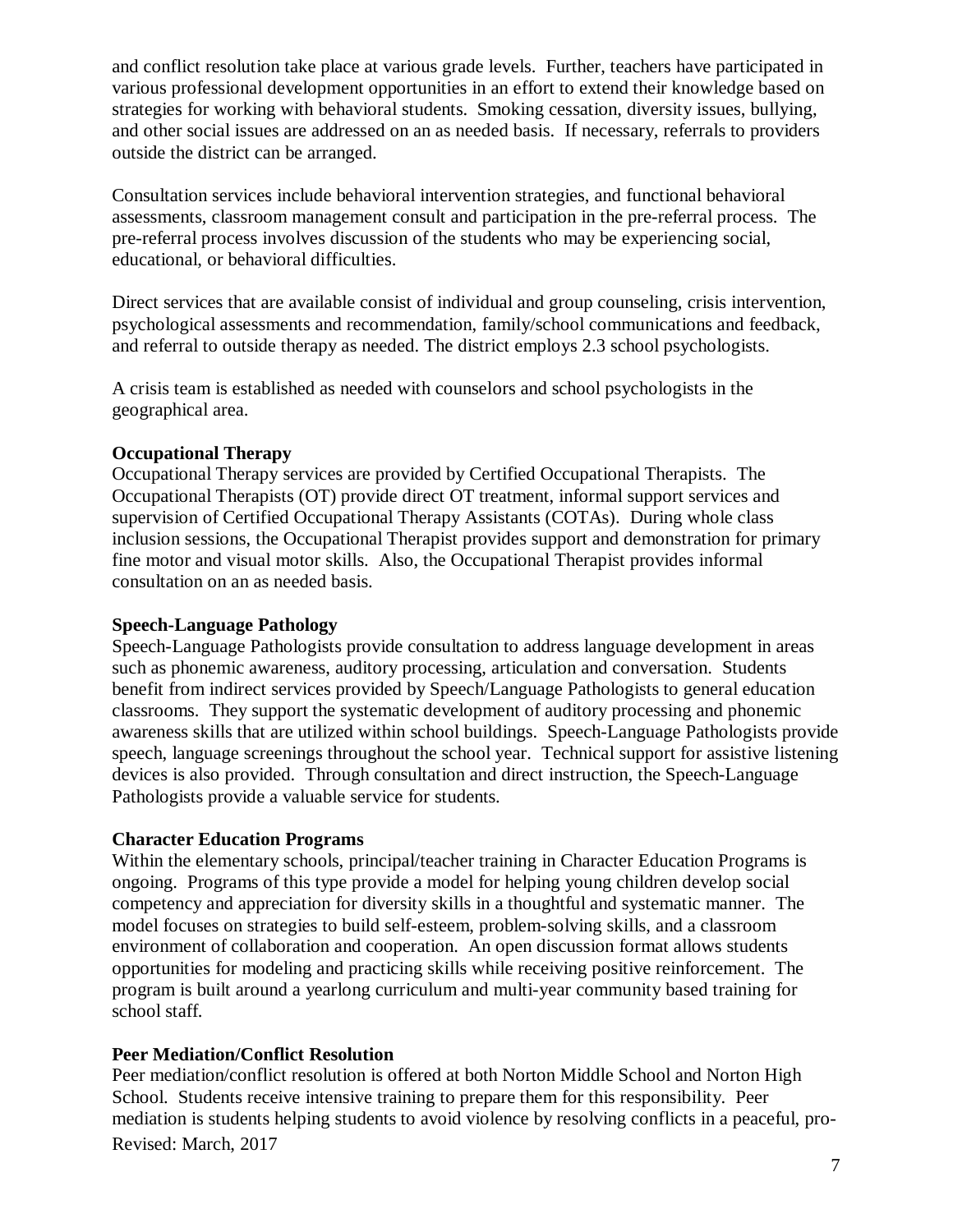social manner. The goal of the program is to improve the school environment by reducing violence, assaults, hateful language, bullying, discipline referrals, and increasing academic performance. In the peer mediation intervention, teams of student volunteers are trained to serve as role models and "neutral third parties" to provide mediation services for their peers who lack the skills to successfully resolve their conflicts.

#### **Peer Tutoring/Mentoring Program**

High school students as well as Wheaton College students offer academic assistance to middle school students to develop better organizational skills and encourage the younger students to practice good study skills. The goal of the tutor is to be a mentor, a good role model and a friend to the younger student.

#### **Academic Support**

An Individual Student Success Plan (ISSP) is developed for all students that require one. The Middle School provides homework/tutoring assistance Monday – Thursday with highly qualified certified staff. Students in grades 4-5 are provided homework assistance through the Homework Heroes club which takes place twice a week. In both the Middle School and the High School, grant funding is used to provide students with academic support based on failure or needs improvement status on MCAS.

#### **Professional Development**

Various students' learning needs are analyzed and accommodated. Staff members suggest topics in areas they feel are in need of professional development. The district utilizes regular education and grant funds as well to support professional development offerings. The belief is that a teacher's skill is the greatest determining factor in student achievement. The district holds 6 early release days annually and a full day of professional development opportunities for staff. The district has a Professional Development Plan. Whenever possible, common planning time is afforded teachers.

#### **Parent Involvement**

Parent Involvement in their children's education has increased significantly over the last several years. All parents are eligible to serve on PTA/PTO/SPO and Site Councils. The Superintendent holds meetings for parents and community members. Information is shared, concerns aired, and questions answered. Title I and Parent Involvement Project grants have increased the number of evening activities for families. Schools consistently conduct literacy, science/mathematics curriculum evenings, science fairs, MCAS presentations and parent volunteer training sessions. The Title I program embraces parent/staff communication, community involvement, volunteerism, new family orientation, and so forth. A Middle School Parents' Night for Grade 8 students going to Grade 9 is held where topics of school choices, high school transition, school requirements offering support services, etc. are addressed. At the secondary level, parents are invited to award presentations, college financial aid workshops, MCAS presentations, Honor Society Inductions and sports award evenings. Parent/Teacher Organizations, Site Councils and Special Education PAC meetings take place monthly. The Special Education PAC meetings offer support and information to parents.

#### **Community Development**

Revised: March, 2017 A parent/community volunteer group of hundreds of individuals work weekly in classrooms throughout the district. This initiative helps to reduce the adult/child ratio. The use of Norton's Cable Television Channel 15 and Channel 98 our educational television station provides timely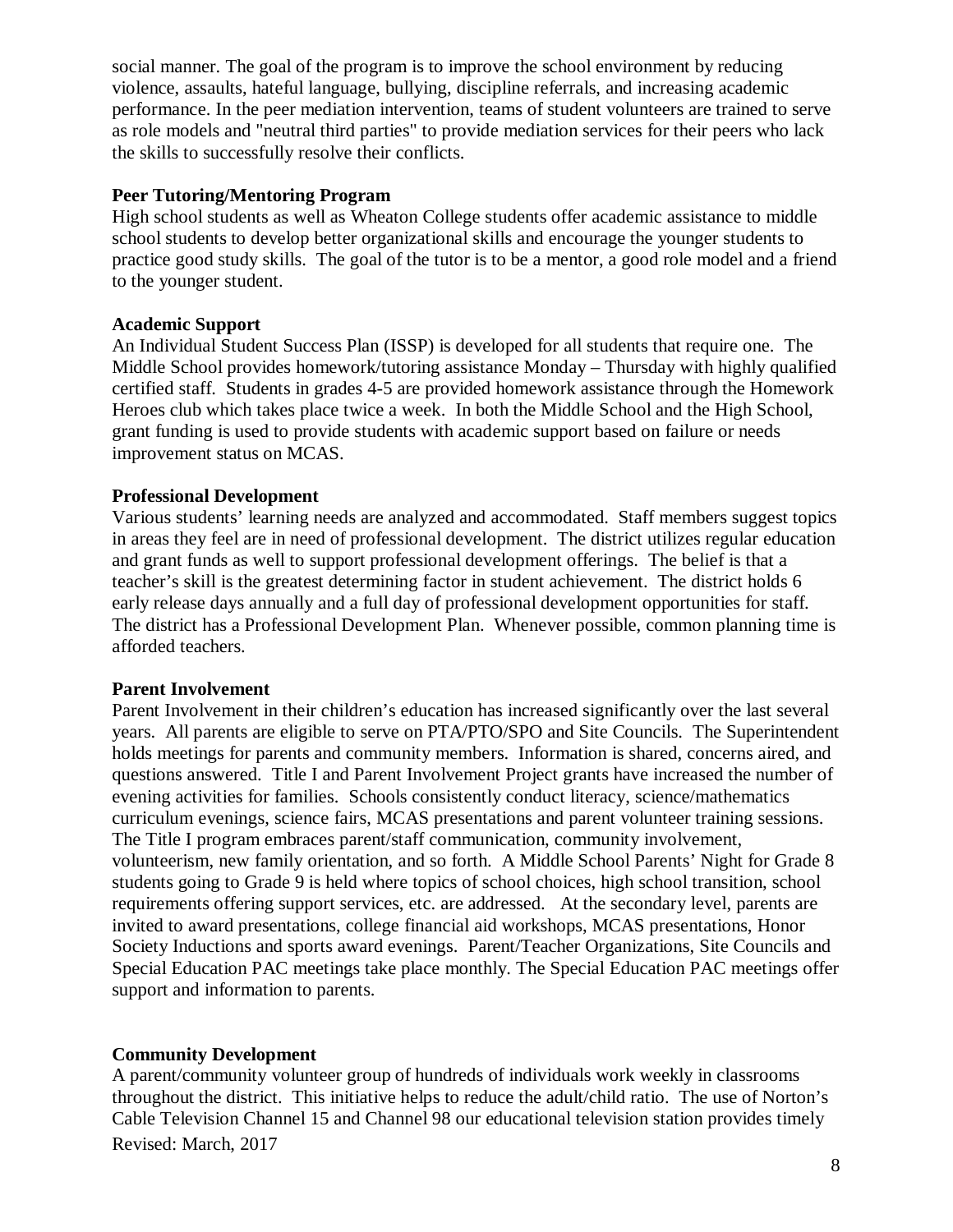information to Norton residents. A district/school website, EdLine, newsletters, ePacks, student handbooks, and sign boards are afforded parents/guardians. Additionally, the Superintendent's Advisory Group meets quarterly and includes representatives from the community, higher education institutions, local businesses, etc.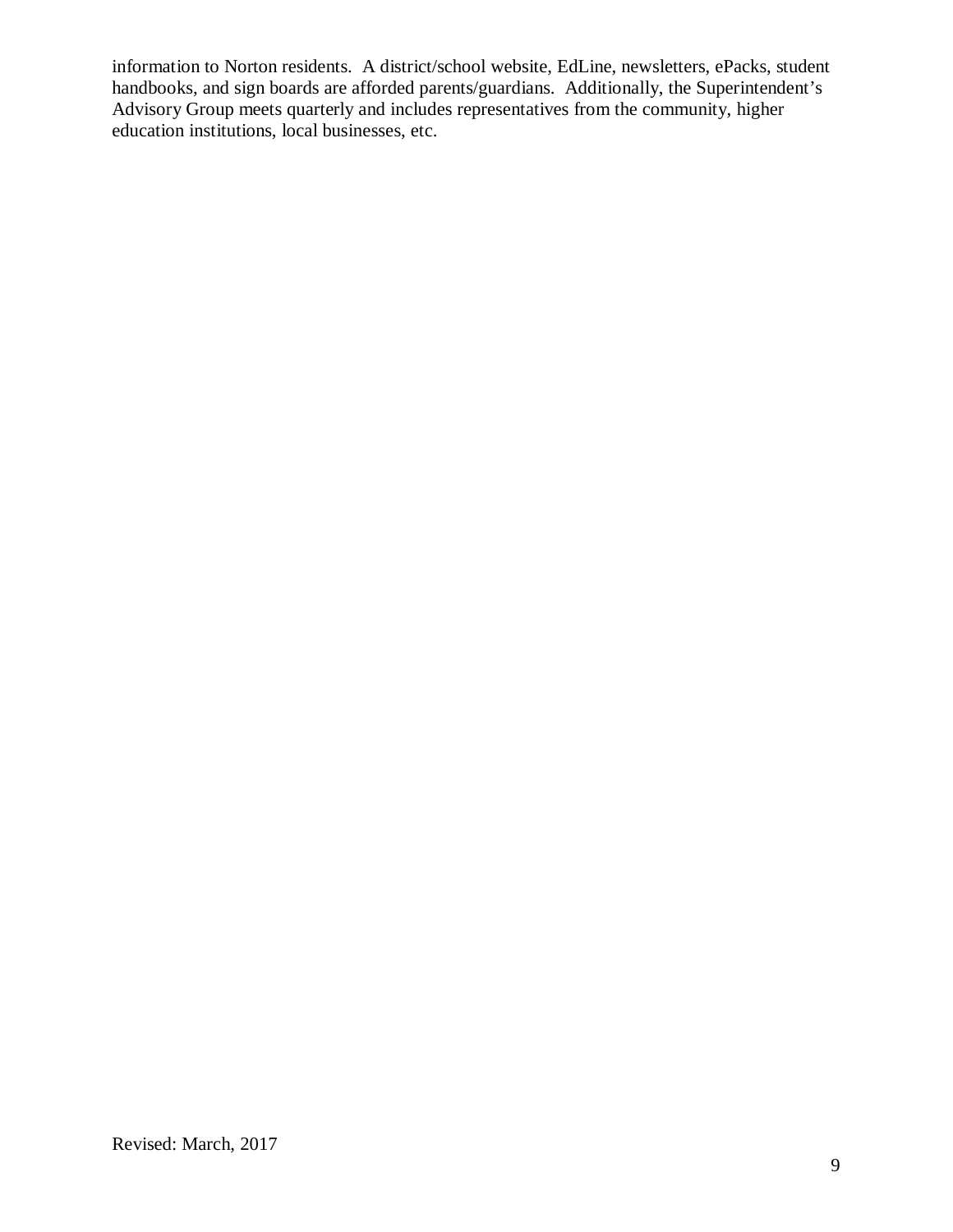# **School Curriculum Accommodation Plans (SCAP)**

- **L.G. Nourse Elementary**
- **J.C. Solmonese Elementary**
- **Henri A. Yelle Elementary**
- **Norton Middle School**
- **Norton High School**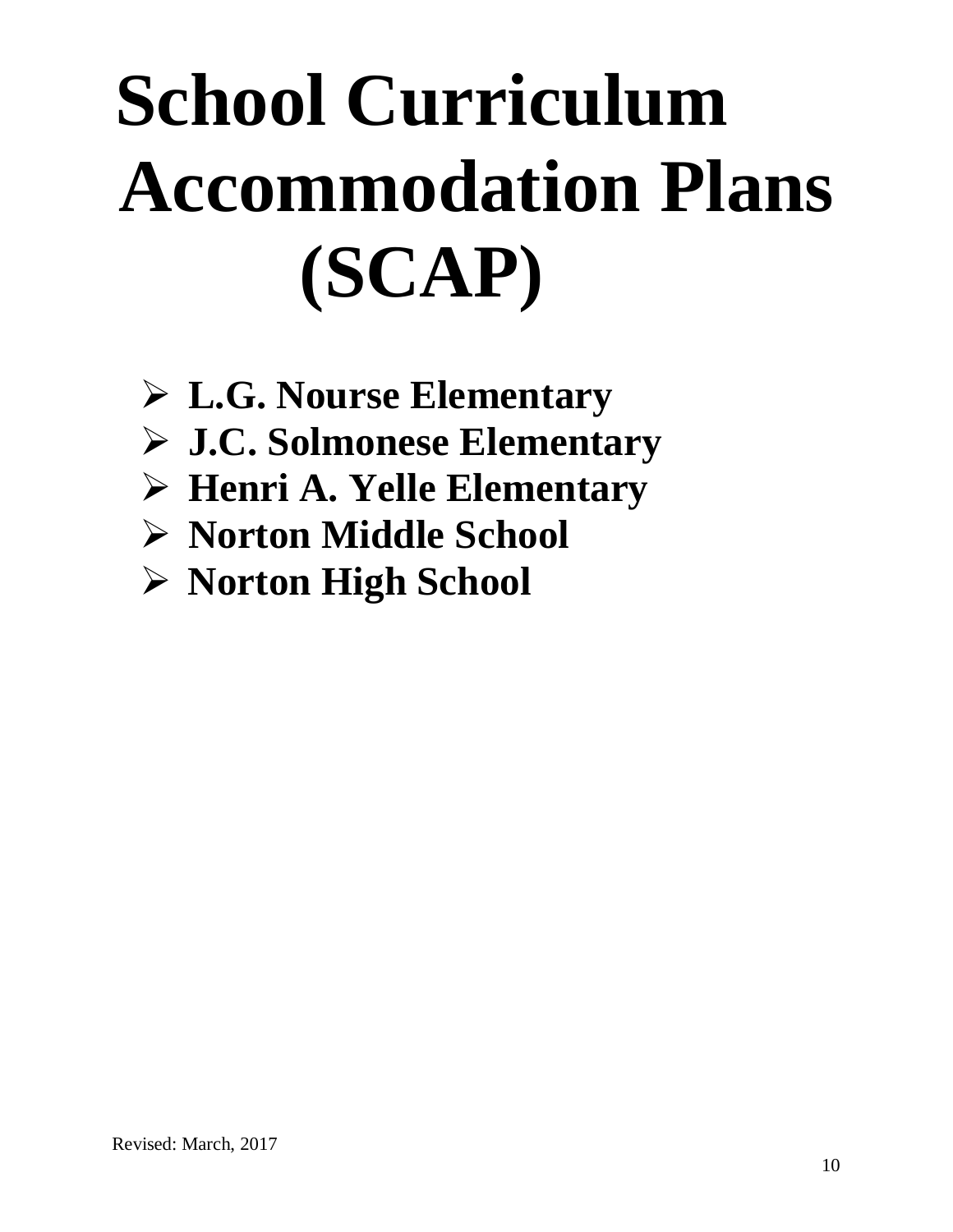| L.G. Nourse Curriculum Accommodation Plan                                                                                                                                                                                                              |                                                                                                                                                                                                                                                                                                                                                                                                                                                                                                                                                                                                                                                                                                                                                                                                                                                                                                                                                                                                                                                                                                                                                        |  |
|--------------------------------------------------------------------------------------------------------------------------------------------------------------------------------------------------------------------------------------------------------|--------------------------------------------------------------------------------------------------------------------------------------------------------------------------------------------------------------------------------------------------------------------------------------------------------------------------------------------------------------------------------------------------------------------------------------------------------------------------------------------------------------------------------------------------------------------------------------------------------------------------------------------------------------------------------------------------------------------------------------------------------------------------------------------------------------------------------------------------------------------------------------------------------------------------------------------------------------------------------------------------------------------------------------------------------------------------------------------------------------------------------------------------------|--|
| Grades Prekindergarten – 3                                                                                                                                                                                                                             |                                                                                                                                                                                                                                                                                                                                                                                                                                                                                                                                                                                                                                                                                                                                                                                                                                                                                                                                                                                                                                                                                                                                                        |  |
| 2011-2012                                                                                                                                                                                                                                              |                                                                                                                                                                                                                                                                                                                                                                                                                                                                                                                                                                                                                                                                                                                                                                                                                                                                                                                                                                                                                                                                                                                                                        |  |
| <b>General Strategies</b>                                                                                                                                                                                                                              | <b>Specific L.G. Nourse School Strategies</b>                                                                                                                                                                                                                                                                                                                                                                                                                                                                                                                                                                                                                                                                                                                                                                                                                                                                                                                                                                                                                                                                                                          |  |
| <b>Assistance to regular</b><br>education classroom<br>teachers, such as<br>professional<br>development, that will<br>help them to analyze and<br>accommodate various<br>students' learning needs,<br>and to manage students'<br>behavior effectively. | Weekly Instructional Support Team (IST) process for struggling<br>$\bullet$<br>students<br>Response to Intervention (RTI) for students who have gone through<br>IST (small group reinforcement of skill/concepts)<br>Intervention blocks in math 3x weekly for students by need<br>Kindergarten daily reading intervention groups for most at-risk<br>students utilizing highly qualified Para Professional<br>Extra small group support from student teachers and other Wheaton,<br>Stonehill College, and Bridgewater State University volunteers<br>Extra small group support from NHS "School-to-Career" program<br>Professional Learning Communities (PLC)<br>Data and Differentiated Instruction Committee<br>Weekly grade level team meetings<br>Individual (teacher attendance at) workshops for specific needs<br>$\bullet$<br>Mentor Program and New Staff Member Induction Program<br><b>Curriculum Meetings</b><br>$\bullet$<br>36 hour course - Studying Skillful Teaching I (Research for Better<br>Teaching contractual requirement)<br>Empowering Writer's Workshop<br>$\bullet$<br>Technology Training - SMARTBoard, Epson BrightLink |  |
| <b>Support services that are</b><br>available to students<br>through the regular<br>education program,<br>including services to<br>address the needs of<br>students whose behavior<br>might interfere with<br>learning.                                | <b>Reading Specialist Support</b><br>$\bullet$<br>Title 1 Support for qualified students<br>$\bullet$<br>ESL Instruction 1x weekly for qualified ELL Students<br>$\bullet$<br>Tier II and Tier III Interventions<br>Flexible grouping for instruction<br>Special Education support for qualified students<br>School Counselors (.4 FTE) a shared position<br>School Psychologist (.6 FTE)                                                                                                                                                                                                                                                                                                                                                                                                                                                                                                                                                                                                                                                                                                                                                              |  |
| Direct and systematic<br>instruction in reading for<br>all students.                                                                                                                                                                                   | Guided Reading<br>Reading Specialist (1.0 FTE)<br>DRA in K-3<br>DIBELS assessment three times a year K-3, progress monitor identified<br>or at risk students                                                                                                                                                                                                                                                                                                                                                                                                                                                                                                                                                                                                                                                                                                                                                                                                                                                                                                                                                                                           |  |
| Encouragement of <b>teacher</b><br>mentoring and<br>collaboration.                                                                                                                                                                                     | New staff orientation meetings – district level<br>$\bullet$<br>District wide mentor meeting<br>Monthly cohort meeting<br>Mentors assigned with common meeting time allocated<br>Peer collaboration and observation<br>Professional Learning Communities<br>$\bullet$                                                                                                                                                                                                                                                                                                                                                                                                                                                                                                                                                                                                                                                                                                                                                                                                                                                                                  |  |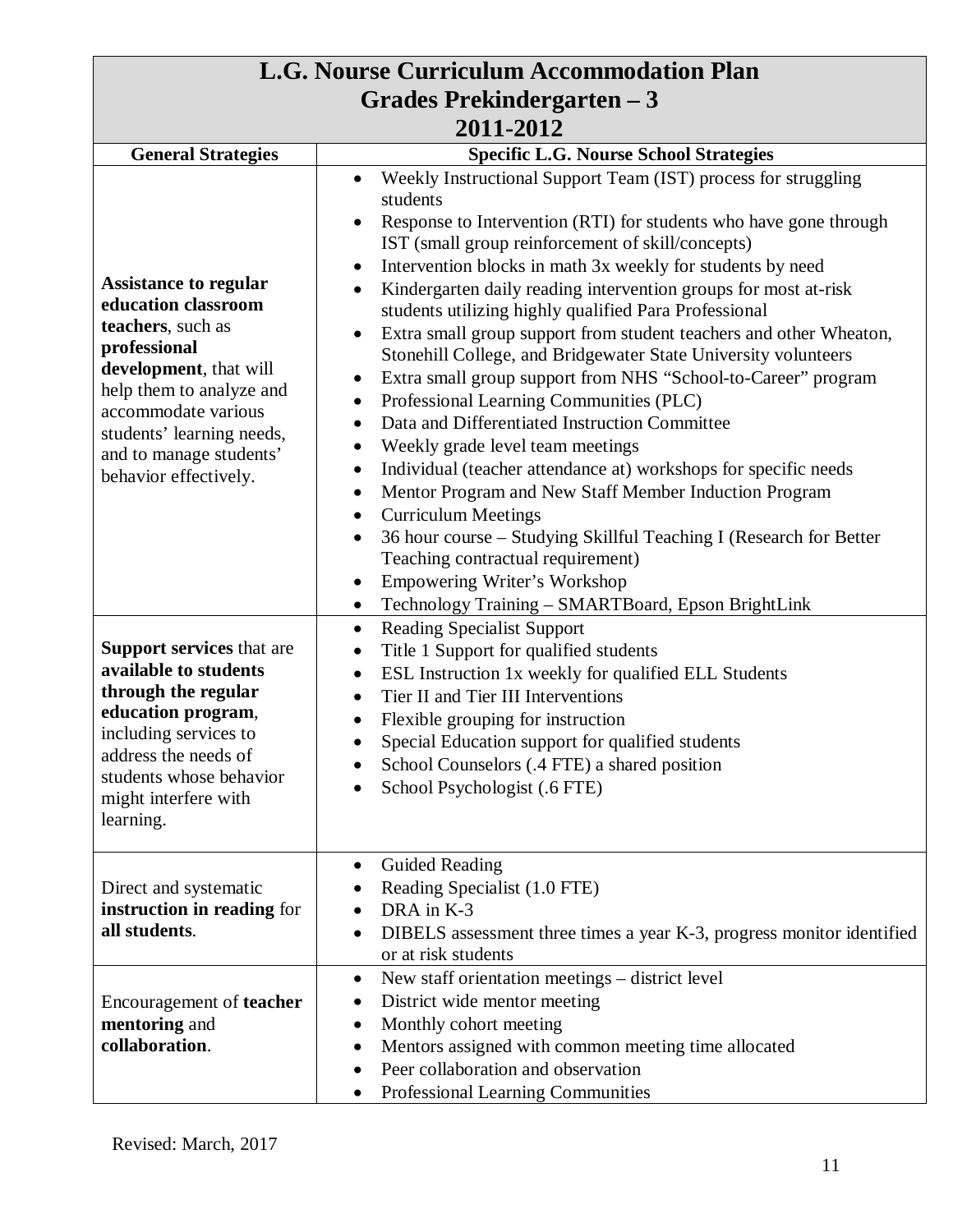| L.G. Nourse Curriculum Accommodation Plan            |                                                                                                    |  |
|------------------------------------------------------|----------------------------------------------------------------------------------------------------|--|
| Grades Prekindergarten – 3                           |                                                                                                    |  |
| 2011-2012                                            |                                                                                                    |  |
| <b>General Strategies</b>                            | <b>Specific L.G. Nourse School Strategies</b>                                                      |  |
|                                                      | VISIONS Volunteer program (Volunteers in Schools in Our Norton<br>$\bullet$                        |  |
|                                                      | System)                                                                                            |  |
|                                                      | School Council                                                                                     |  |
| Encouragement of                                     | <b>Title I Literacy Newsletters</b><br>$\bullet$                                                   |  |
| parental involvement in                              | <b>Title I Parent Workshops</b><br>$\bullet$                                                       |  |
| their children's education.                          | Grade 2 and 3 Curriculum Night<br>$\bullet$                                                        |  |
|                                                      | Science Fair - Grade 3<br>$\bullet$                                                                |  |
|                                                      | EdLine<br>$\bullet$                                                                                |  |
|                                                      | Principal's Monthly Newsletter – EdLine                                                            |  |
|                                                      | PTA Events                                                                                         |  |
| <b>Additional Elements:</b>                          |                                                                                                    |  |
| <b>Effective education</b>                           | Maintain low class sizes whenever possible<br>$\bullet$                                            |  |
| policies and practices.                              | Review of Time on Learning allocations<br>٠                                                        |  |
| Changes to the school                                | Literacy Blocks Scheduled for each grade<br>٠                                                      |  |
| schedule, such as                                    | Walk to Read                                                                                       |  |
| additional instructional                             | Walk to Write                                                                                      |  |
| time or block scheduling.                            | <b>Intervention Blocks</b>                                                                         |  |
|                                                      |                                                                                                    |  |
| <b>Review</b> of local                               | <b>Curriculum Committees</b><br>$\bullet$                                                          |  |
| curriculum in relation to                            | Early-release /In-service<br>$\bullet$                                                             |  |
| state learning standards.                            | <b>Staff Meetings</b><br>$\bullet$                                                                 |  |
|                                                      | Grade Level Professional Learning Communities<br>$\bullet$                                         |  |
|                                                      | Ongoing (at staff meetings)<br>$\bullet$                                                           |  |
|                                                      | Introduction of Second Step                                                                        |  |
| Review of school policies                            | <b>Bully Guard Program</b>                                                                         |  |
| and discipline codes.                                | Inappropriate Behavior/Bullying Report Form                                                        |  |
|                                                      |                                                                                                    |  |
|                                                      |                                                                                                    |  |
|                                                      |                                                                                                    |  |
|                                                      | Part time adjustment counselor (.4 FTE) and full time Reading                                      |  |
| Additional staffing or<br>consultation on behavioral | specialist                                                                                         |  |
| issues and on literacy                               | Mass Aggression Reduction Center at Bridgewater State University                                   |  |
| development.                                         | School Psychologist (.6 FTE)                                                                       |  |
|                                                      | <b>CPI</b> Training                                                                                |  |
|                                                      |                                                                                                    |  |
| After school options such                            |                                                                                                    |  |
| as homework assistance                               | Champions after school care                                                                        |  |
| and peer coaching.                                   | Site Council revisited an After School Club program will re-survey in<br>the 2012-2013 School Year |  |
|                                                      |                                                                                                    |  |
| Strategies for using or                              | <b>Senior Volunteers</b>                                                                           |  |
| increasing the use of                                | Parent volunteers in classrooms - VISIONS                                                          |  |
|                                                      |                                                                                                    |  |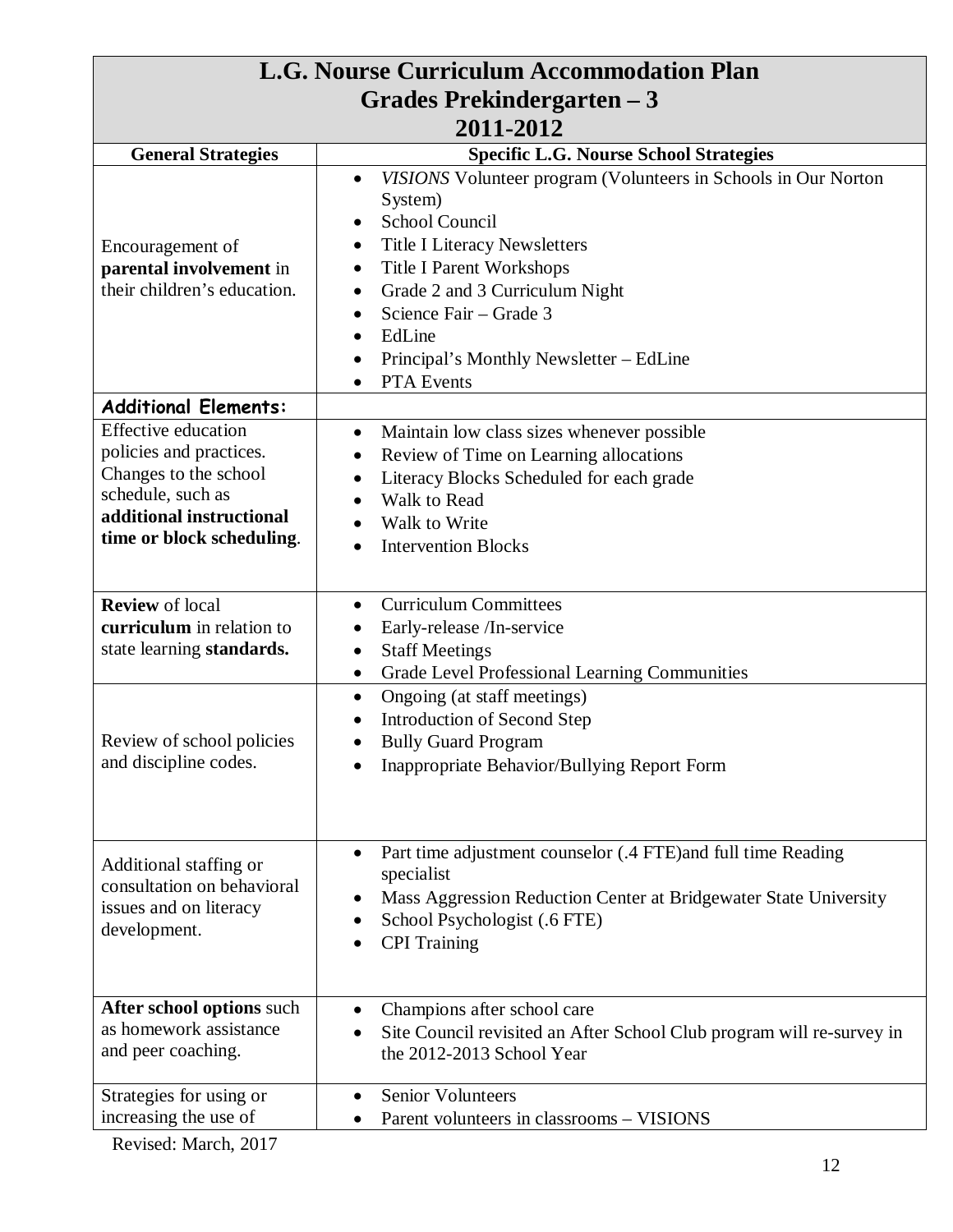| L.G. Nourse Curriculum Accommodation Plan<br>Grades Prekindergarten – 3<br>2011-2012 |                                                                                                                                                                                        |
|--------------------------------------------------------------------------------------|----------------------------------------------------------------------------------------------------------------------------------------------------------------------------------------|
| <b>General Strategies</b>                                                            | <b>Specific L.G. Nourse School Strategies</b>                                                                                                                                          |
| community agencies and<br>volunteers to assist<br>students and teachers.             | • Library volunteers<br>Community Service Learning projects with High School<br>$\bullet$<br>• High School Volunteers<br>• Student Teachers and other college students<br>• PTA Events |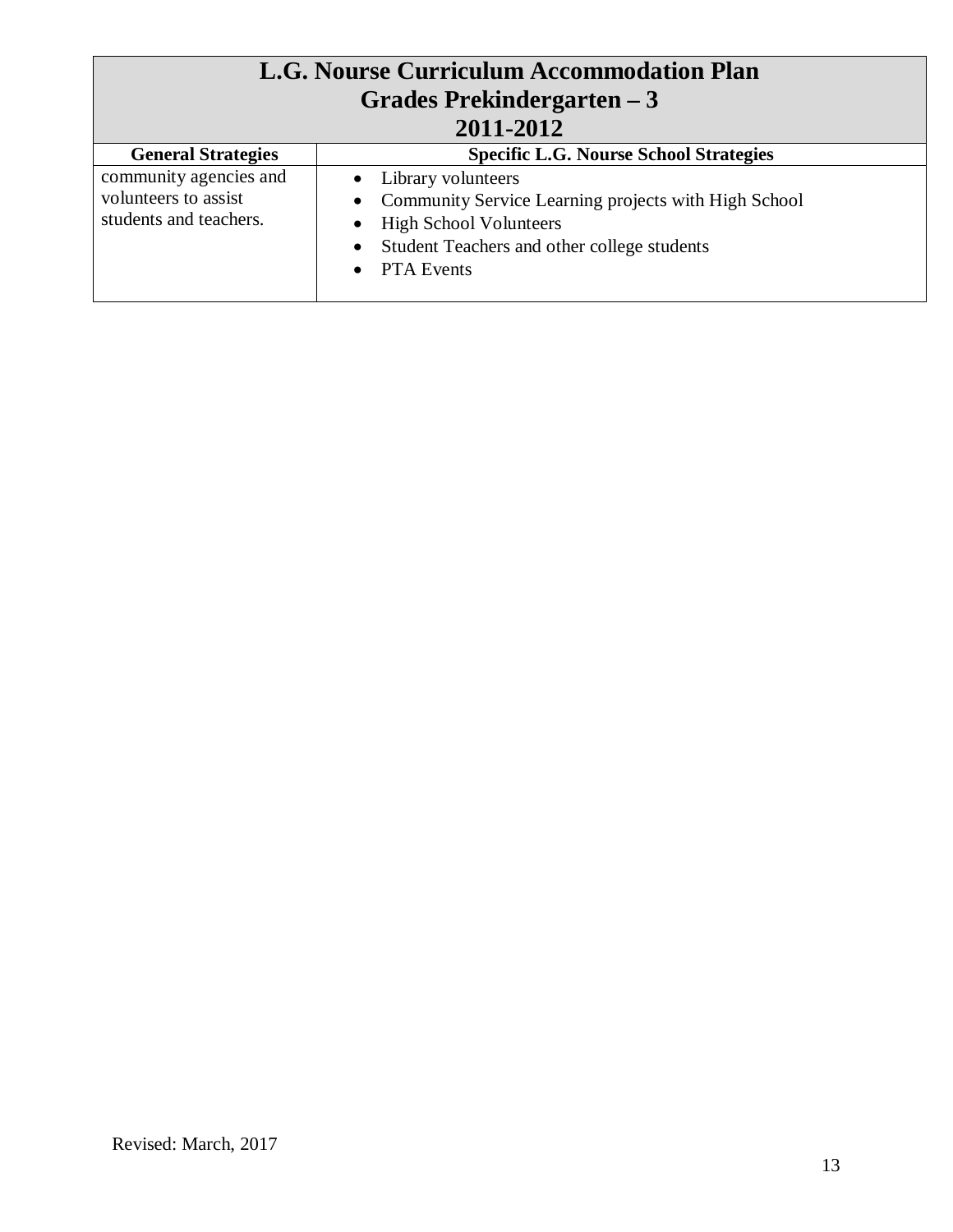| <b>J.C. Solmonese Elementary Curriculum Accommodation Plan</b>                                                                                                                                                                                                                      |                                                                                                                                                                                                                                                                                                                                                                                                                                                                                                                                                                                                                                                                                                                                                                                                                                                                                                                                                                                                                                                                                                                                                                                                                                                                                                                                                                                                                          |
|-------------------------------------------------------------------------------------------------------------------------------------------------------------------------------------------------------------------------------------------------------------------------------------|--------------------------------------------------------------------------------------------------------------------------------------------------------------------------------------------------------------------------------------------------------------------------------------------------------------------------------------------------------------------------------------------------------------------------------------------------------------------------------------------------------------------------------------------------------------------------------------------------------------------------------------------------------------------------------------------------------------------------------------------------------------------------------------------------------------------------------------------------------------------------------------------------------------------------------------------------------------------------------------------------------------------------------------------------------------------------------------------------------------------------------------------------------------------------------------------------------------------------------------------------------------------------------------------------------------------------------------------------------------------------------------------------------------------------|
| Grades Kindergarten – 3                                                                                                                                                                                                                                                             |                                                                                                                                                                                                                                                                                                                                                                                                                                                                                                                                                                                                                                                                                                                                                                                                                                                                                                                                                                                                                                                                                                                                                                                                                                                                                                                                                                                                                          |
| 2011-2012                                                                                                                                                                                                                                                                           |                                                                                                                                                                                                                                                                                                                                                                                                                                                                                                                                                                                                                                                                                                                                                                                                                                                                                                                                                                                                                                                                                                                                                                                                                                                                                                                                                                                                                          |
|                                                                                                                                                                                                                                                                                     |                                                                                                                                                                                                                                                                                                                                                                                                                                                                                                                                                                                                                                                                                                                                                                                                                                                                                                                                                                                                                                                                                                                                                                                                                                                                                                                                                                                                                          |
| <b>General Strategies</b><br><b>Assistance to regular</b><br>education classroom<br>teachers, such as<br>professional<br>development, that will<br>help them to analyze and<br>accommodate various<br>students' learning needs,<br>and to manage students'<br>behavior effectively. | <b>Specific J.C. Solmonese School Strategies</b><br>Weekly Instructional Support Team (IST) process for struggling<br>$\bullet$<br>students<br>Response to Intervention (RTI) for students who have gone through<br>IST – small group instruction targeting student needs<br>Reading intervention - provided by Reading Teachers, SPED Teachers<br>$\bullet$<br>and trained Educational Assistants<br>Kindergarten reading intervention 5 times per week for students<br>O<br>at risk<br>Grade 1 reading intervention 4 times per week<br>$\circ$<br>Grades 2 and 3 intervention 2 to 3 times per week<br>$\circ$<br>Speech intervention 1 or 2 times per week for 6 to 8 weeks – provided<br>by Speech Pathologists<br>Extra small group support from student teachers from local colleges<br>Extra small group support from NHS "School-to-Career" program<br>$\bullet$<br>students<br>Professional Learning Communities (PLC)<br>$\bullet$<br>Differentiated Instruction Study Group<br>$\bullet$<br>Guided Reading Study Group<br>$\bullet$<br>Individual (teacher attendance at) workshops for specific needs<br>$\bullet$<br><b>Mentor Program</b><br>٠<br><b>Curriculum Meetings</b><br>36 hour course – Studying Skillful Teaching I (Research for Better<br>Teaching contractual requirement)<br>36 hour course – Differentiated Instruction<br>Technology Training - SMARTBoard, Epson BrightLink, SuccessNet, |
| <b>Support services that</b><br>are available to<br>students through the<br>regular education<br>program, including<br>services to address the<br>needs of students whose<br>behavior might interfere<br>with learning.                                                             | Think Central<br><b>Reading Specialist Support</b><br>Title I Support for qualified students<br>Tier II and Tier III Interventions<br>٠<br>Flexible grouping for instruction<br>$\bullet$<br>Special Education support for qualified students<br>$\bullet$<br>School Counselor (.8 FTE)<br>$\bullet$<br>School Psychologist (.5 FTE)<br>٠<br>Social Skills Intervention Group<br>$\bullet$<br>Study Island - Grades 2-3<br>$\bullet$<br>Literacy Coach (.4 FTE)<br>$\bullet$                                                                                                                                                                                                                                                                                                                                                                                                                                                                                                                                                                                                                                                                                                                                                                                                                                                                                                                                             |
| Encouragement of<br>teacher mentoring and<br>collaboration.                                                                                                                                                                                                                         | New staff orientation meetings - district level<br>$\bullet$<br>Mentors assigned with common meeting time allocated<br>Peer collaboration and observation<br>Professional Learning Communities<br>٠<br>District wide grade level meetings and committees<br>٠<br>IST meetings                                                                                                                                                                                                                                                                                                                                                                                                                                                                                                                                                                                                                                                                                                                                                                                                                                                                                                                                                                                                                                                                                                                                            |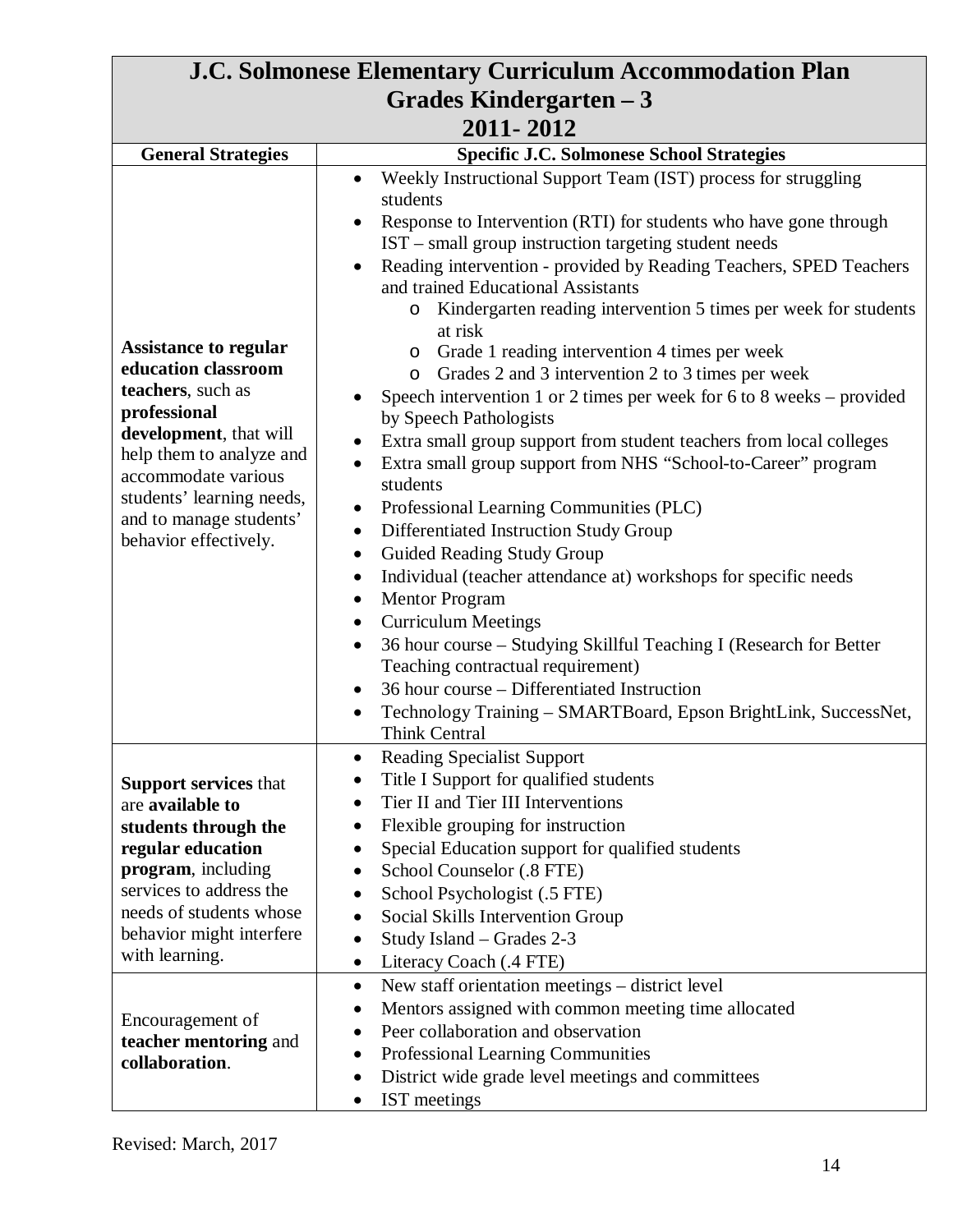| <b>J.C. Solmonese Elementary Curriculum Accommodation Plan</b>                                                               |                                                                                                                                                                                                                                                                                                                                   |
|------------------------------------------------------------------------------------------------------------------------------|-----------------------------------------------------------------------------------------------------------------------------------------------------------------------------------------------------------------------------------------------------------------------------------------------------------------------------------|
| Grades Kindergarten – 3                                                                                                      |                                                                                                                                                                                                                                                                                                                                   |
| 2011-2012                                                                                                                    |                                                                                                                                                                                                                                                                                                                                   |
| <b>General Strategies</b>                                                                                                    | <b>Specific J.C. Solmonese School Strategies</b>                                                                                                                                                                                                                                                                                  |
| Encouragement of                                                                                                             | Parent volunteer program – classroom assistance, help with special<br>$\bullet$<br>projects<br>Enrichment Program for grade 1 facilitated by parent volunteers<br>Library volunteers<br>School Council                                                                                                                            |
| parental involvement<br>in their children's<br>education.                                                                    | <b>Title I Literacy Newsletters</b><br>$\bullet$<br><b>Title I Parent Workshops</b><br>Science Fair - Grade 3<br>EdLine postings<br>Principal's Monthly Newsletter<br>Updated monthly calendar of events on EdLine and a paper copy sent<br>$\bullet$<br>home<br>Study Island – Grades 2-3                                        |
| <b>Additional Elements:</b>                                                                                                  |                                                                                                                                                                                                                                                                                                                                   |
| Changes to the school<br>schedule, such as<br>additional instructional<br>time or block<br>scheduling.                       | Maintain low class sizes whenever possible<br>$\bullet$<br>Increased time allotment for math<br>$\bullet$<br>Literacy Blocks Scheduled for each grade<br>٠<br><b>Intervention Blocks</b><br>$\bullet$                                                                                                                             |
| <b>Review</b> of local<br>curriculum in relation<br>to state learning<br>standards.                                          | <b>Curriculum Committees</b><br>$\bullet$<br>Early-release /In-service<br><b>Staff Meetings</b><br><b>PLC</b> Meetings<br>٠                                                                                                                                                                                                       |
| Review of school<br>policies and discipline<br>codes.                                                                        | Ongoing at staff meetings and PLC meetings<br>$\bullet$<br>Second Step Program<br><b>Bully Guard Program</b><br><b>Inappropriate Behavior and Bullying Report Forms</b><br>Articles about Bullying in the newsletter<br>Reviewed and revised discipline code in handbook with the other $K - 3$<br>$\bullet$<br>elementary school |
| Additional staffing or<br>consultation on<br>behavioral issues and on<br>literacy development.                               | Part time guidance counselor and full time Reading Specialist<br>$\bullet$<br>Local agencies such as the crisis center and DMH contacted when<br>needed<br>School Psychologist (.5 FTE)<br>$\bullet$                                                                                                                              |
| <b>After school options</b><br>such as homework<br>assistance and peer<br>coaching.                                          |                                                                                                                                                                                                                                                                                                                                   |
| Strategies for using or<br>increasing the use of<br>community agencies and<br>volunteers to assist<br>students and teachers. | Parent volunteers in classrooms<br>Community Service Learning projects with High School<br><b>High School Volunteers</b>                                                                                                                                                                                                          |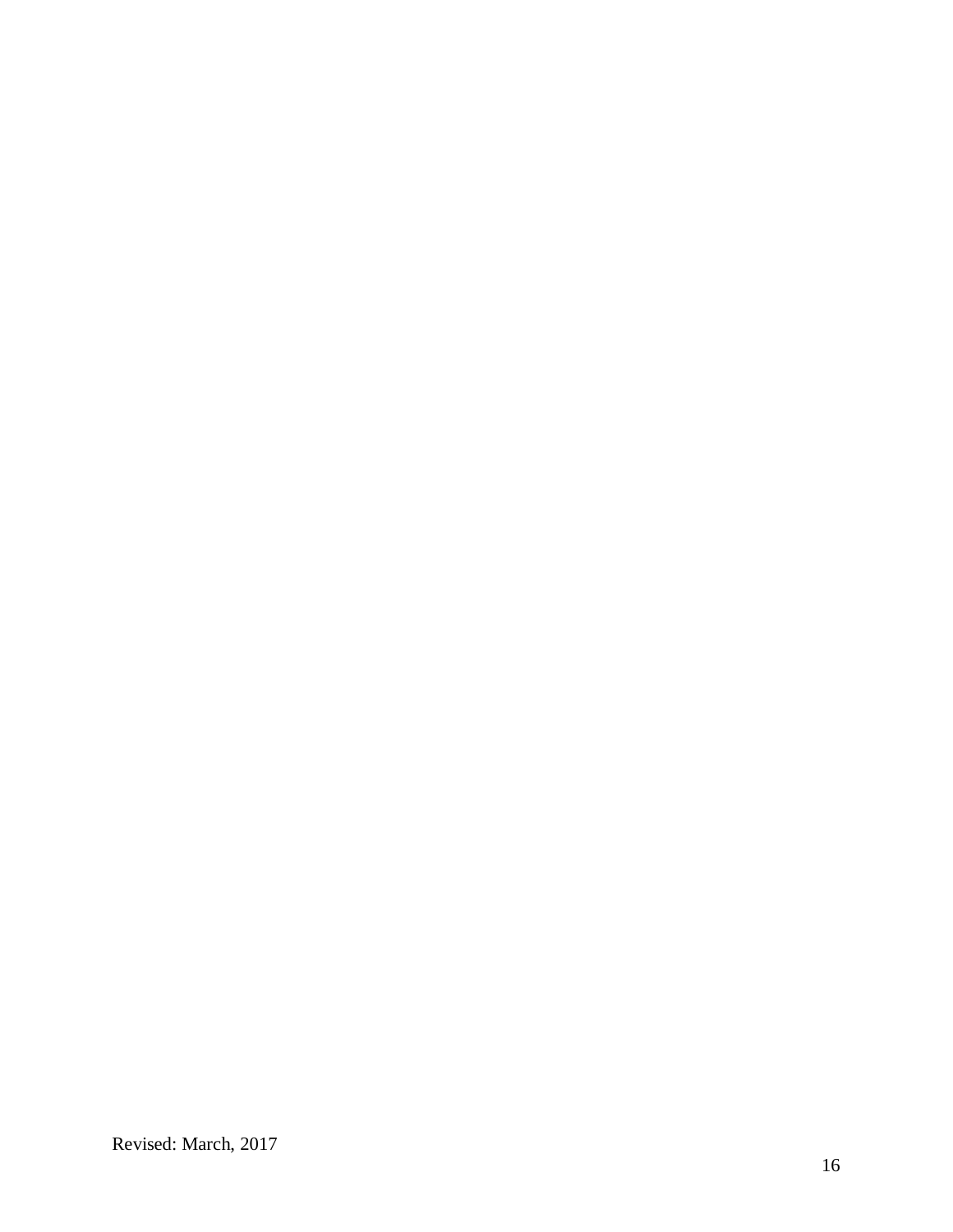| Henri A. Yelle Elementary Curriculum Accommodation Plan                                                                                                                                                                                                |                                                                                                                                                                                                                                                                                                                                                                                                                                                                                                                                                                                                                                                                                                                                                                                                                                                        |
|--------------------------------------------------------------------------------------------------------------------------------------------------------------------------------------------------------------------------------------------------------|--------------------------------------------------------------------------------------------------------------------------------------------------------------------------------------------------------------------------------------------------------------------------------------------------------------------------------------------------------------------------------------------------------------------------------------------------------------------------------------------------------------------------------------------------------------------------------------------------------------------------------------------------------------------------------------------------------------------------------------------------------------------------------------------------------------------------------------------------------|
| <b>Grades 4-5</b>                                                                                                                                                                                                                                      |                                                                                                                                                                                                                                                                                                                                                                                                                                                                                                                                                                                                                                                                                                                                                                                                                                                        |
| 2011-2012                                                                                                                                                                                                                                              |                                                                                                                                                                                                                                                                                                                                                                                                                                                                                                                                                                                                                                                                                                                                                                                                                                                        |
| <b>General Strategies</b>                                                                                                                                                                                                                              | <b>Specific Yelle School Strategies</b>                                                                                                                                                                                                                                                                                                                                                                                                                                                                                                                                                                                                                                                                                                                                                                                                                |
| <b>Assistance to regular</b><br>education classroom<br>teachers, such as<br>professional<br>development, that will<br>help them to analyze and<br>accommodate various<br>students' learning needs,<br>and to manage students'<br>behavior effectively. | Weekly Instructional Support Team (IST) process for struggling<br>$\bullet$<br>students<br>Response to Intervention (RTI) for students who have gone through<br>IST (small group reinforcement of skill/concepts)<br>Reading intervention groups for most at-risk students utilizing highly<br>$\bullet$<br>qualified Para Professional<br>Extra small group support from student teachers and other Wheaton<br>$\bullet$<br>and Stonehill College volunteers<br>Professional Learning Communities (PLC)<br>$\bullet$<br>Data and Differentiated Instruction Committee<br>$\bullet$<br>Individual (teacher attendance at) workshops for specific needs<br>$\bullet$<br><b>Mentor Program</b><br>$\bullet$<br><b>Curriculum Meetings</b><br>$\bullet$<br>Technology Training - SMARTBoard, Epson BrightLink/SMART<br>$\bullet$<br>Response/Excel/Edline |
| <b>Support services that</b><br>are available to<br>students through the<br>regular education<br>program, including<br>services to address the<br>needs of students whose<br>behavior might interfere<br>with learning.                                | <b>Reading Specialist Support</b><br>$\bullet$<br>Math Title 1 Support<br>٠<br>Title 1 Support for qualified students<br>٠<br>ESL Instruction 1x weekly for qualified ELL Students<br>٠<br>Tier II and Tier III Interventions<br>$\bullet$<br>Flexible grouping for instruction<br>$\bullet$<br>Special Education support for qualified students<br>$\bullet$<br>School Counselor (.5 FTE)<br>$\bullet$<br>School Psychologist (.8 FTE)<br>$\bullet$<br>Response to Intervention (RTI) (Speech/Language/OT/PT/Special<br>$\bullet$<br>Education)<br>Grade level "Data Meetings" to review student assessment data and<br>student progress                                                                                                                                                                                                              |
| Direct and systematic<br>instruction in reading<br>for all students.                                                                                                                                                                                   | <b>Guided Reading</b><br>$\bullet$<br>Reading Streets reading program – scientifically based<br>Reading Specialist (1.0 FTE)                                                                                                                                                                                                                                                                                                                                                                                                                                                                                                                                                                                                                                                                                                                           |
| Encouragement of<br>teacher mentoring and<br>collaboration.                                                                                                                                                                                            | New staff orientation meetings - district level<br>$\bullet$<br>Mentors assigned with common meeting time allocated<br>Peer collaboration and observation<br>Professional Learning Communities                                                                                                                                                                                                                                                                                                                                                                                                                                                                                                                                                                                                                                                         |
| Encouragement of<br>parental involvement<br>in their children's<br>education.                                                                                                                                                                          | New staff orientation meetings – district level<br>VISIONS Volunteer program (Volunteers in Schools in Our Norton System)<br>School Council<br><b>Title I Literacy Newsletters</b><br><b>Title I Parent Workshops</b>                                                                                                                                                                                                                                                                                                                                                                                                                                                                                                                                                                                                                                  |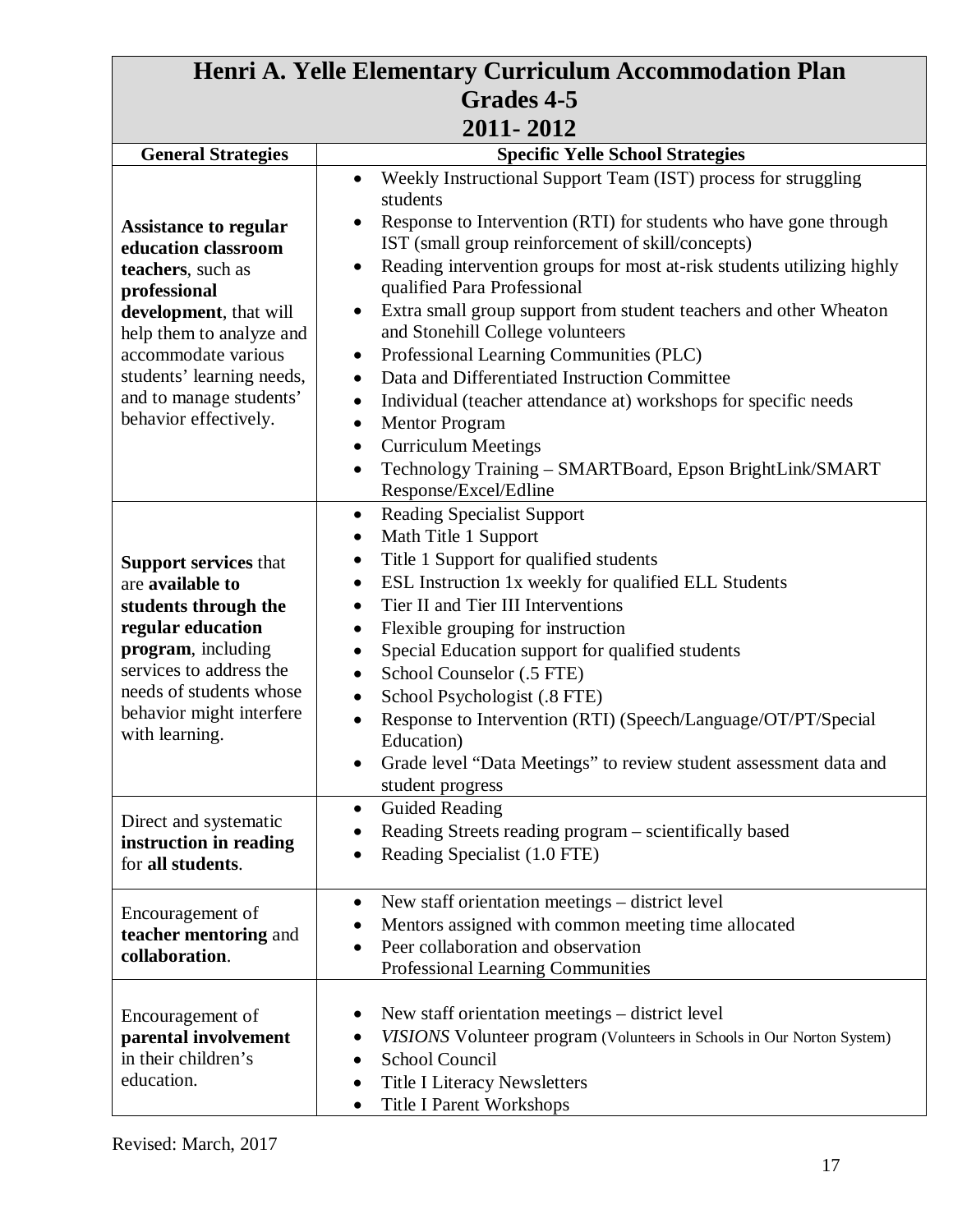| Henri A. Yelle Elementary Curriculum Accommodation Plan                                                                                                                                                                                                                                                                   |                                                                                                                                                                                                                                                                                                                                                                                                                                                                                                             |  |
|---------------------------------------------------------------------------------------------------------------------------------------------------------------------------------------------------------------------------------------------------------------------------------------------------------------------------|-------------------------------------------------------------------------------------------------------------------------------------------------------------------------------------------------------------------------------------------------------------------------------------------------------------------------------------------------------------------------------------------------------------------------------------------------------------------------------------------------------------|--|
| <b>Grades 4-5</b>                                                                                                                                                                                                                                                                                                         |                                                                                                                                                                                                                                                                                                                                                                                                                                                                                                             |  |
| 2011-2012                                                                                                                                                                                                                                                                                                                 |                                                                                                                                                                                                                                                                                                                                                                                                                                                                                                             |  |
| <b>General Strategies</b>                                                                                                                                                                                                                                                                                                 | <b>Specific Yelle School Strategies</b>                                                                                                                                                                                                                                                                                                                                                                                                                                                                     |  |
| Encouragement of<br>parental involvement<br>in their children's<br>education – continued.<br><b>Additional Elements:</b><br>Changes to the school<br>schedule, such as<br>additional instructional<br>time or block<br>scheduling.<br><b>Review</b> of local<br>curriculum in relation<br>to state learning<br>standards. | Family Math, Science, Literacy Nights<br>$\bullet$<br>Social Science Expo grades 4-5<br>EdLine<br>$\bullet$<br>Principal's Monthly Newsletter - EdLine<br>$\bullet$<br>Maintain low class sizes whenever possible<br>$\bullet$<br>Increased time allotment for math<br>Teacher Teams, ELA , social studies or math, science<br>$\bullet$<br>Inclusion/team/co - teaching model<br>$\bullet$<br><b>Curriculum Committees</b><br>$\bullet$<br>Early-release /In-service<br><b>Staff Meetings</b><br>$\bullet$ |  |
| Review of school<br>policies and discipline<br>codes.<br>Additional staffing or<br>consultation on<br>behavioral issues and on<br>literacy development.                                                                                                                                                                   | Ongoing (at staff meetings)<br>$\bullet$<br>Inappropriate Behavior/Bullying Report Form<br>Monthly All School Meetings - to address school behavior<br>$\bullet$<br>0.5 guidance counselor and full time Reading specialist<br>$\bullet$<br>Mass Aggression Reduction Center at Bridgewater State College<br>School Psychologist (.5 FTE)<br>$\bullet$                                                                                                                                                      |  |
| <b>After school options</b><br>such as homework<br>assistance and peer<br>coaching.<br>Strategies for using or<br>increasing the use of<br>community agencies and<br>volunteers to assist<br>students and teachers.                                                                                                       | After school enrichment program offered Destination Imagination<br>$\bullet$<br>After school Homework Heroes<br>After school MCAS Academy<br>After school 2x a month Helping Hands Community Service Program<br>$\bullet$<br>Parent volunteers in classrooms - VISIONS<br>$\bullet$<br>Community Service Learning projects with High School<br>$\bullet$<br><b>High School Volunteers</b>                                                                                                                   |  |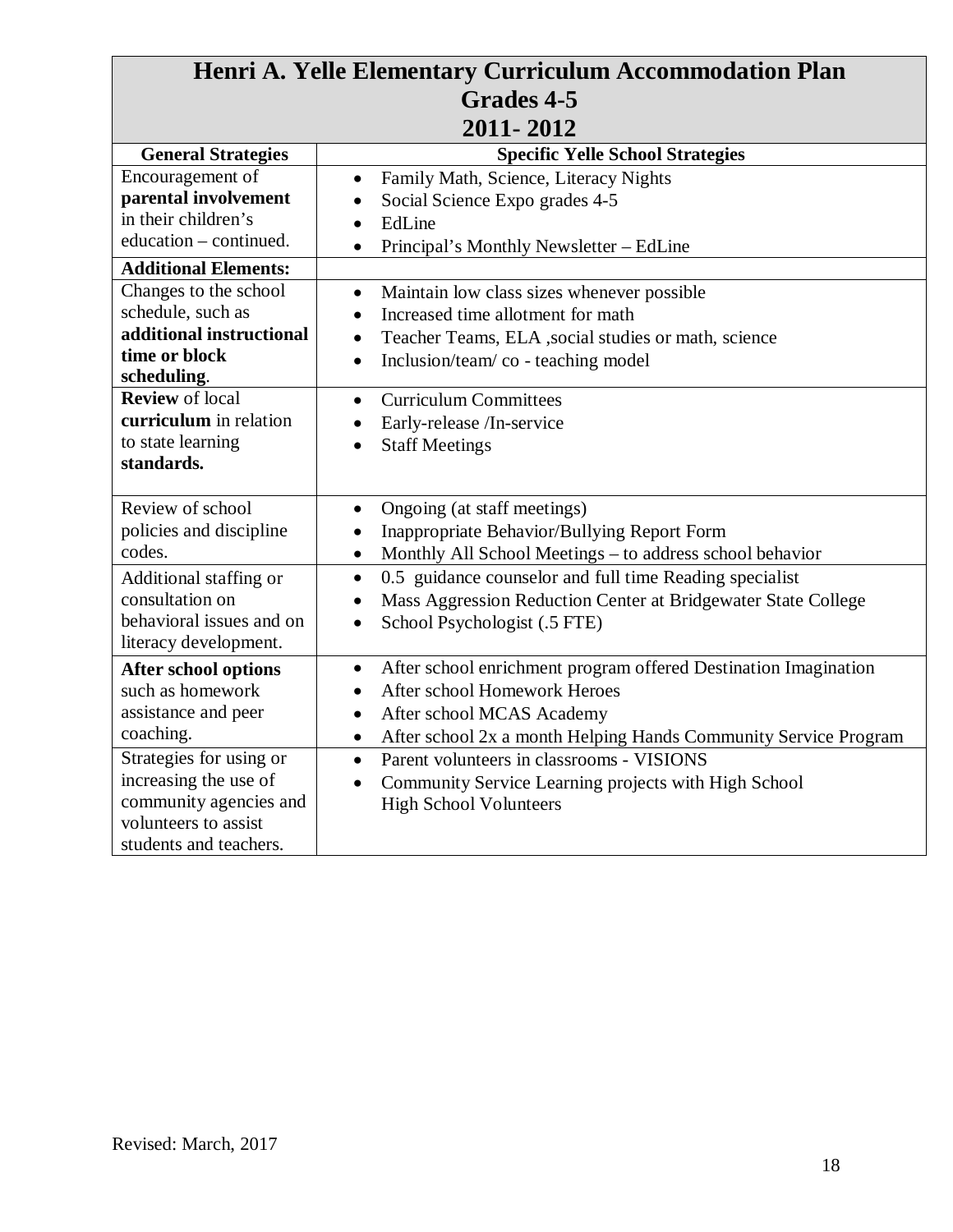| <b>Norton Middle School Curriculum Accommodation Plan</b>                                                                                                                                                                                              |                                                                                                                                                                                                                                                                                                                                                                                                                  |
|--------------------------------------------------------------------------------------------------------------------------------------------------------------------------------------------------------------------------------------------------------|------------------------------------------------------------------------------------------------------------------------------------------------------------------------------------------------------------------------------------------------------------------------------------------------------------------------------------------------------------------------------------------------------------------|
| Grades 6-8                                                                                                                                                                                                                                             |                                                                                                                                                                                                                                                                                                                                                                                                                  |
| 2011 - 2012                                                                                                                                                                                                                                            |                                                                                                                                                                                                                                                                                                                                                                                                                  |
| <b>General Strategies</b>                                                                                                                                                                                                                              | <b>Specific NMS School Strategies</b>                                                                                                                                                                                                                                                                                                                                                                            |
| <b>Assistance to regular</b><br>education classroom<br>teachers, such as<br>professional<br>development, that will<br>help them to analyze and<br>accommodate various<br>students' learning needs,<br>and to manage students'<br>behavior effectively. | Professional development in Differentiated Instruction and Co-<br>teaching.<br>Visitations and observations of colleagues in building and other<br>$\bullet$<br>schools including a spotlight middle school<br>Meetings with academic coordinators, team meetings and department<br>$\bullet$<br>meetings<br>Learning Walks<br>$\bullet$<br>Tech Ed to incorporate Technology Engineering standards<br>$\bullet$ |
| <b>Support services that</b><br>are available to<br>students through the<br>regular education<br>program, including<br>services to address the<br>needs of students whose<br>behavior might interfere<br>with learning.                                | ICE (Intervention, Correction, Enrichment) period every day in school<br>Homework Club<br>$\bullet$<br>Teacher extra help before and after school<br>$\bullet$<br>Math Lab program<br>$\bullet$<br>Wheaton College tutor program<br>$\bullet$<br><b>Instructional Support Team</b><br>$\bullet$<br>Plato Lab/ My Access program<br>$\bullet$                                                                     |
| Direct and systematic<br>instruction in reading                                                                                                                                                                                                        | Double block of ELA/reading classes in grade 6<br>$\bullet$<br>Wilson Reading for specialized needs<br>$\bullet$                                                                                                                                                                                                                                                                                                 |
| for all students.                                                                                                                                                                                                                                      | FTE Reading Specialists (6-8)<br>$\bullet$                                                                                                                                                                                                                                                                                                                                                                       |
| Encouragement of<br>teacher mentoring and<br>collaboration.                                                                                                                                                                                            | Faculty visitations/observations of building colleagues and other<br>schools                                                                                                                                                                                                                                                                                                                                     |
| Encouragement of<br>parental involvement<br>in their children's<br>education.<br>Encouragement of<br>parental involvement<br>in their children's<br>education – continued.                                                                             | Use of Edline and web site for school information, grades, homework,<br>$\bullet$<br>e-mails etc.<br>Newsletters, Alert Now<br>$\bullet$<br>Meet the Teachers Night/ Parent-Teacher Conferences<br>Transition nights for parents of students moving from 5-6 and 8-9<br>$\bullet$                                                                                                                                |
| <b>Additional Elements:</b>                                                                                                                                                                                                                            |                                                                                                                                                                                                                                                                                                                                                                                                                  |
| Changes to the school<br>schedule, such as<br>additional instructional<br>time or block<br>scheduling.                                                                                                                                                 | Double block of math in grade 7<br>$\bullet$<br>ICE block daily                                                                                                                                                                                                                                                                                                                                                  |
| <b>Review</b> of local<br>curriculum in relation                                                                                                                                                                                                       | Meetings with Academic Coordinators<br>Meetings with Director of Curriculum and Instruction                                                                                                                                                                                                                                                                                                                      |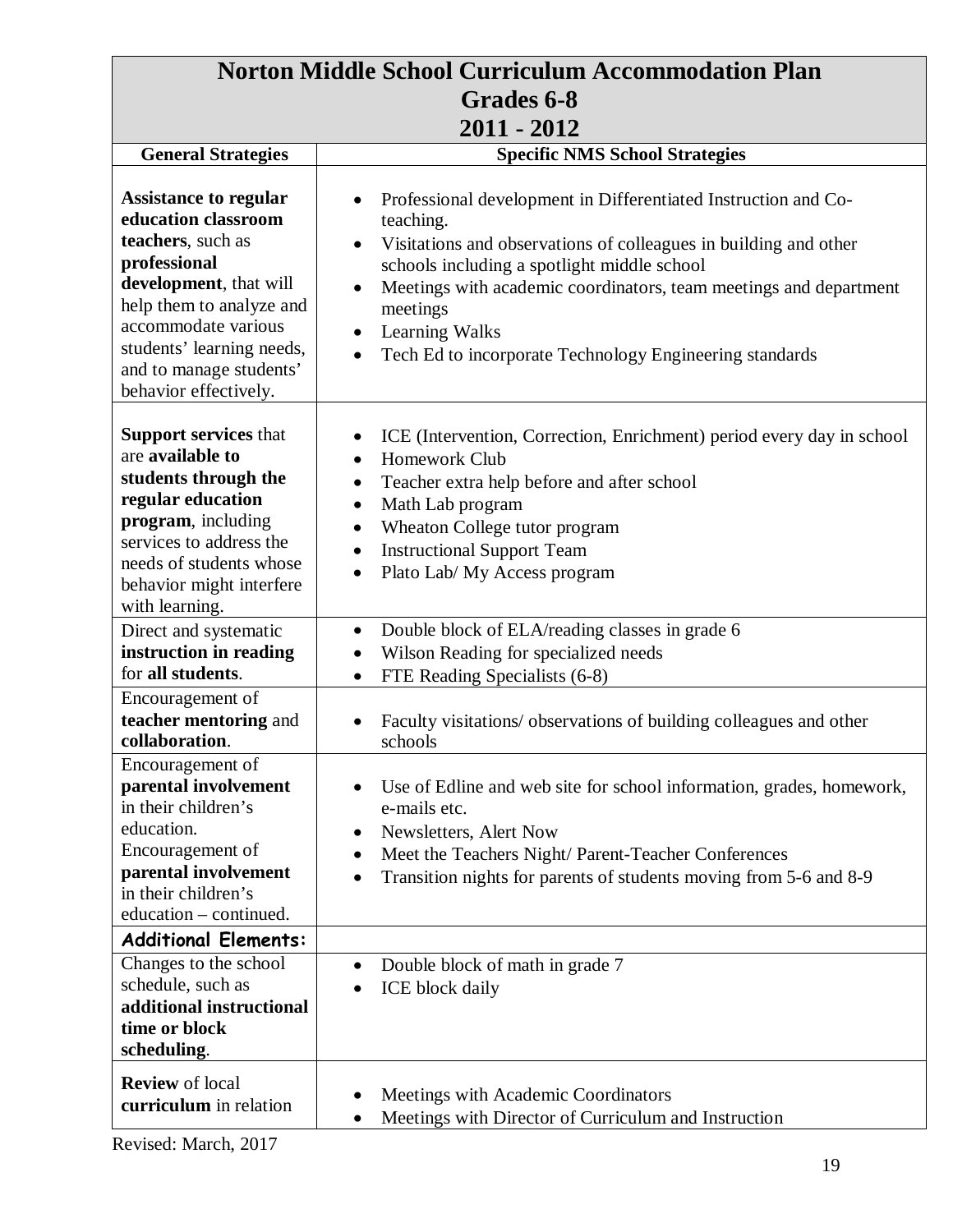| <b>Norton Middle School Curriculum Accommodation Plan</b>                                                                    |                                                                                                                                                                              |
|------------------------------------------------------------------------------------------------------------------------------|------------------------------------------------------------------------------------------------------------------------------------------------------------------------------|
| Grades 6-8<br>$2011 - 2012$                                                                                                  |                                                                                                                                                                              |
|                                                                                                                              |                                                                                                                                                                              |
| to state learning<br>standards.                                                                                              |                                                                                                                                                                              |
| Review of school<br>policies and discipline<br>codes.                                                                        | Reviewed annually by Action Team of teachers, SITE Council and<br>$\bullet$<br>Administration and approved by the School Committee                                           |
| Additional staffing or<br>consultation on<br>behavioral issues and on<br>literacy development.                               | Substantially separate classroom for students with<br>$\bullet$<br>behavioral/emotional needs<br><b>Consult with READS Collaborative</b><br>Adjustment Counselor for program |
| <b>After school options</b><br>such as homework<br>assistance and peer<br>coaching.                                          | Homework Club<br>Wheaton tutors<br><b>MCAS</b> Tutoring<br>Extra help with teachers<br><b>High School tutors</b><br>Clubs/Activities                                         |
| Strategies for using or<br>increasing the use of<br>community agencies and<br>volunteers to assist<br>students and teachers. | Wheaton tutors<br><b>High School tutors</b><br>Connections with YMCA programs                                                                                                |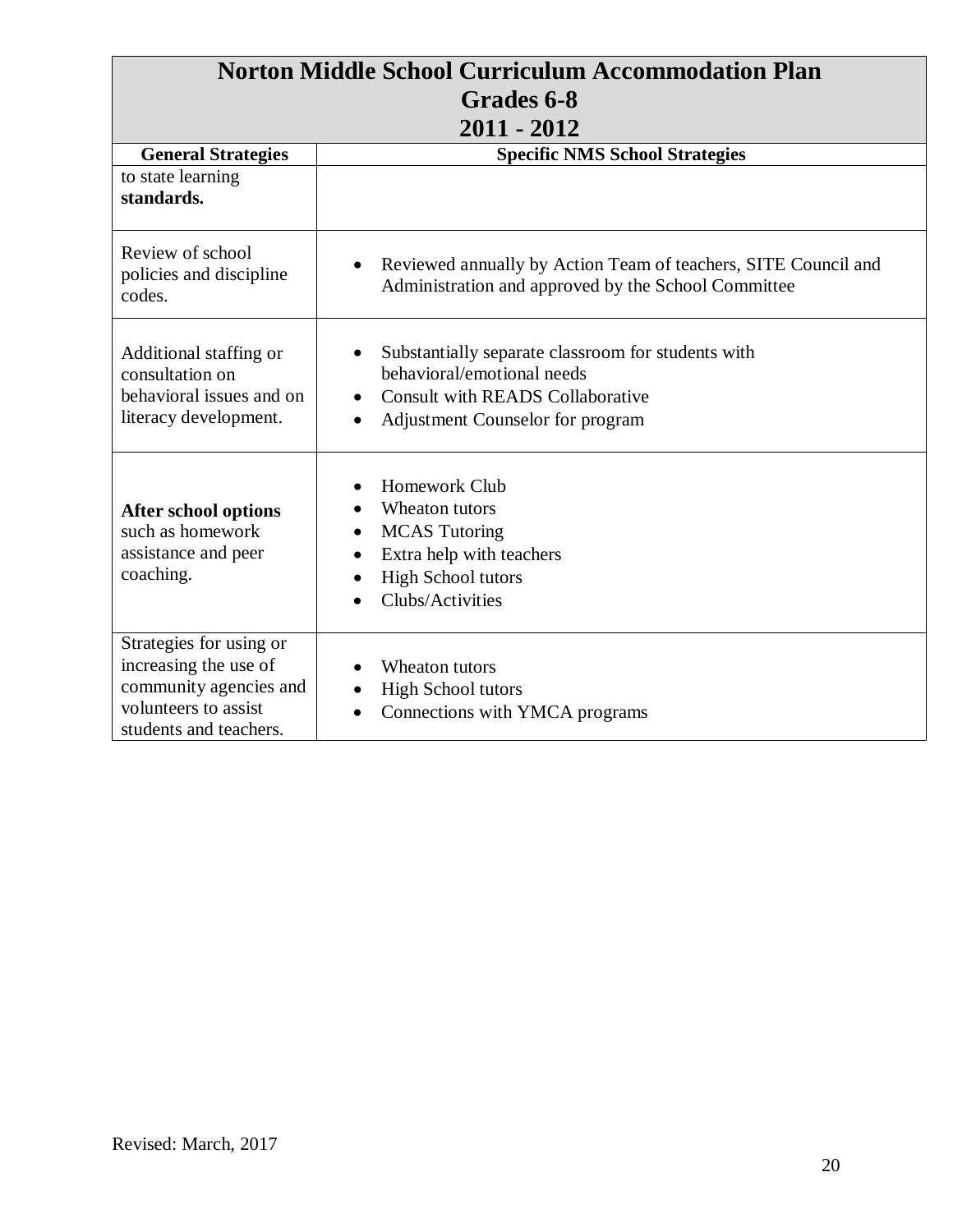| <b>Norton High School Curriculum Accommodation Plan</b>                                                                                                                                                                 |                                                                                                                                                                                                                                   |
|-------------------------------------------------------------------------------------------------------------------------------------------------------------------------------------------------------------------------|-----------------------------------------------------------------------------------------------------------------------------------------------------------------------------------------------------------------------------------|
| Grades 9-12                                                                                                                                                                                                             |                                                                                                                                                                                                                                   |
| $2011 - 2012$                                                                                                                                                                                                           |                                                                                                                                                                                                                                   |
| <b>General Strategies</b>                                                                                                                                                                                               | <b>Specific NHS School Strategies</b>                                                                                                                                                                                             |
| <b>Assistance to regular</b><br>education classroom<br>teachers, such as                                                                                                                                                | <b>Instructional Support Teams</b><br>Response to Intervention                                                                                                                                                                    |
| professional<br>development, that will<br>help them to analyze and<br>accommodate various<br>students' learning needs,<br>and to manage students'<br>behavior effectively.                                              | <b>Professional Learning Communities</b><br>Differentiated Instruction<br>$\bullet$<br>Mentor Program<br>$\bullet$<br>36-hour Course<br>$\bullet$<br>Technology & Training<br>$\bullet$                                           |
| <b>Support services that</b><br>are available to<br>students through the<br>regular education<br>program, including<br>services to address the<br>needs of students whose<br>behavior might interfere<br>with learning. | School Counselors (3)<br><b>Adjustment Counselors (2)</b><br>$\bullet$<br>Peer Tutoring<br>Tutoring from Wheaton College students<br>$\bullet$<br>Extra Help Hours offered by C.R. Teachers<br>$\bullet$                          |
| Direct and systematic<br>instruction in reading<br>for all students.                                                                                                                                                    | Differentiated Instruction for students in ELA<br>$\bullet$<br>$(3)$ Levels of English classes $(L1, H, AP)$<br>٠<br>Inclusion $& Co-Teaching$ in L1 classes                                                                      |
| Encouragement of<br>teacher mentoring and<br>collaboration.                                                                                                                                                             | <b>New Staff</b><br>$\bullet$<br>Mentors<br><b>Peer Collaborations</b><br>PLC's                                                                                                                                                   |
| Encouragement of<br>parental involvement<br>in their children's<br>education.                                                                                                                                           | Parent Advisory Board<br><b>Parent – Teacher Conferences</b><br>Course of Studies – Evenings<br>$\bullet$<br>Alert Now calls informing parents of events/opportunities<br>Use of Edline, Cable & Newsletters, ePacks<br>$\bullet$ |
| Encouragement of<br>parental involvement<br>in their children's<br>education – continued.                                                                                                                               | Use of Parent Volunteers<br>$\bullet$<br>Honor Society Induction<br><b>AP Information Nights</b><br>Open Houses for 8 <sup>th</sup> grade parents<br>Meetings with Guidance<br>$\bullet$                                          |
| <b>Additional Elements:</b>                                                                                                                                                                                             |                                                                                                                                                                                                                                   |
| Changes to the school<br>schedule, such as<br>additional instructional<br>time or block<br>scheduling.                                                                                                                  | Modified Block Scheduling<br>٠<br>Ability for students to take courses @ area colleges<br>$\bullet$<br>Ability for students to do internships<br>٠<br>Virtual High School<br>$\bullet$                                            |